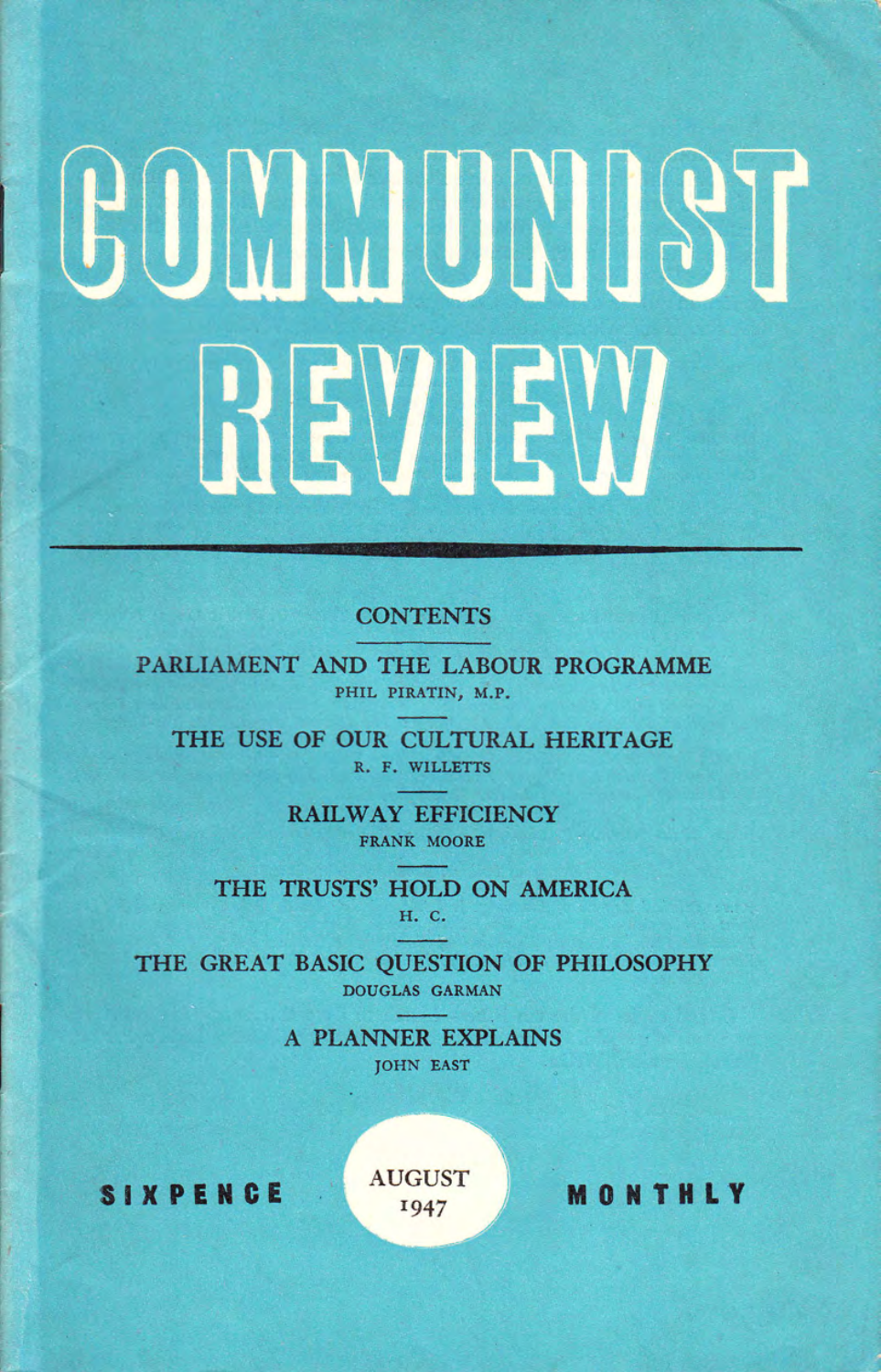THE COMMUNIST REVIEW, a monthly theoretical journal of the Communist Party, resumed publication in March, 1946. Its aim is to combine the treatment of current political issues with the examination of more fundamental questions of Marxist theory, and in particular to enable Communists to make their contribution to Marxist theory in relation to British conditions and British experience.

The Editorial Board will welcome suggestions for articles and for questions to be answered. Correspondence should be addressed to the Éditor, Emile Burns, 16 King Street, London, W.C.2.

For contents of numbers March to December, 1946, see January, 1947.

CONTENTS OF PREVIOUS NUMBERS IN 1947

JANUARY: Prospects for 1947, Harry Pollitt; The Crisis in India, R. Palme Dutt; Economic Outlook in the United States, Frank Russell; Communism and Art-a Controversy, F. D. Klingender; Catholics in Politics and Trade Unions, Olive Parsons; Consulting With Lenin, Alex Massie; Control of Building Materials, David Hall.

FEBRUARY: More Production or Breakdown, John Frederick; Eastern Agriculture and British Trade, Arthur Clegg; People's Democracies of Eastern Europe, James Klugman; Trusteeship, Michael Carritt; Lenin: Theoretician of Revolution, Christopher Hill.

MARCH: Towards a People's Plan, J. R. Campbell; Wall Street Imperialism Checked.<br>William Z. Foster; Eastern Agriculture and British Trade-II, Arthur Clegg; Proposed<br>New Wages Structure for the Mining Industry, Abe Moffatt;

APRIL: The Planless Planners, J. R. Campbell; The Communist Party and the Youth, John Gollan; British Road to Socialism, Kitty Cornforth; Fictitious Capital, Elinor Burns; Nationalised Railways and Coal, A. George; The Cultural Front, Mao Tse-Tung.

MAY: The Immediate Political Struggle, Harry Pollitt; Socialist Agriculture, George Matthews; Principles of Higher Education, Joan Peel; Self-Government for Scotland, W. Lauchlan; Swansong of Liberal Philosophy, M.C.

JUNE: Anglo-American Relations, John Gollan; England's Democratic Army, Christopher Hill; New Wages Structure for Mining, Lew Miles; Social Background of the Navy, G. L.; The Teaching of Political Economy, John East.

Juin: Political Aspects of Planning, J. Paul; Britain's Road, Jack Symons and E. B.;<br>Joint Production Committees in France, Derek Kartun; Textile Machinery in an<br>Economic Plan, E. Frow; Extension of Co-operative Trade in t Emile Burns.

Bound copies of the ten issues-March to December, 1946-are available at a cost of 10s. 6d. Orders should be sent to Central Books Ltd., 2 Parton Street, London, W.C.I.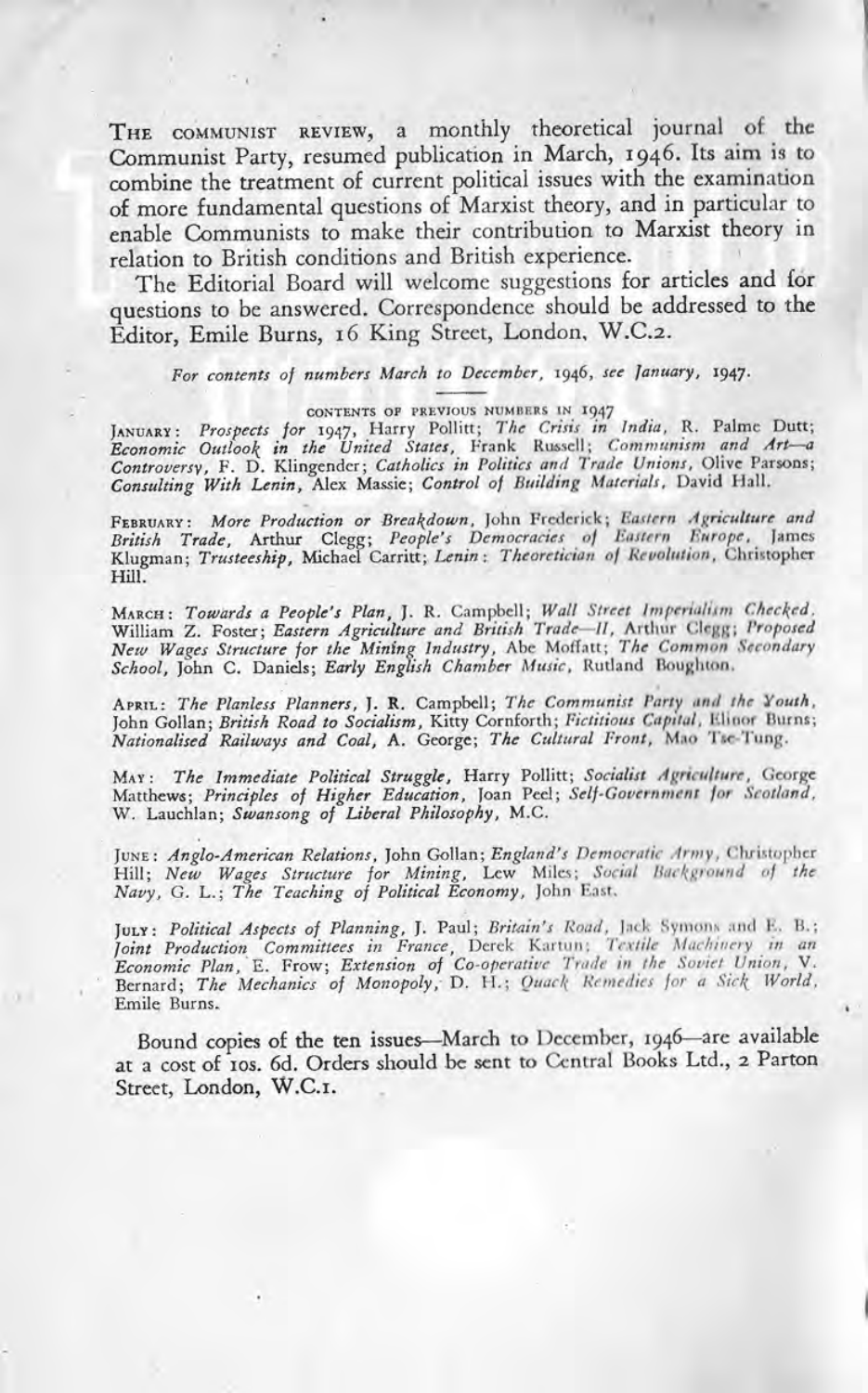#### PARLIAMENT AND THE LABOUR **PROGRAMME**

#### PHIL PIRATIN. M.P.

WHEN LABOUR WAS RETURNED with a majority in 1945, the new Government was pledged to introduce measures that would in some degree change the face of our society-the beginnings of a planned economy, nationalisation of the basic industries, and changed social relations and standards. To carry out this progressive task, the Labour Government took over a Parliamentary and administrative machine which was part and parcel of a capitalist, retrogressive society. What were the Government's problems in relation to the Parliamentary machine, if the Labour Party programme, on which the election was fought, was to be carried out during this Parliament? It was necessary to introduce new State controls of industry, to expand and adjust the existing controls imposed on the country during the years of war. It was necessary to harness the support of the people who had just won a victory over Fascism abroad, and over Conservatism at home. Speed was, therefore, all important. The longer the delay in getting these new features working, the more difficult would be the economic position, the less the keenness and enthusiasm of the working class; and time would be given to the capitalists to recover and to counter-attack by taking advantage of the post-war difficulties and creating demoralisation.

As for the administration, to a large degree the Government machine had been geared to the war effort. Much of it could have been adjusted to the needs of peacetime reconstruction. In actuality, Government controls of production were withdrawn, Government factories were disposed of to private enterprise, and the possibilities of planning economy, developing from wartime arrangements, were lost.

'The problem can be seen more clearly if considered alongside the Government's programme. There are three main aspects of the Government's policy, social, economic, and international. The last has little bearing on the subject of this article.

Undoubtedly a fair amount of legislation has been passed by Parliament in relation to the social needs of the people. Such measures as National Insurance, National Health, Industrial Insurance, passed last year, are expected, in general, to come into operation in 1948. The Education Act of 1944 serves as a typical example of cumber-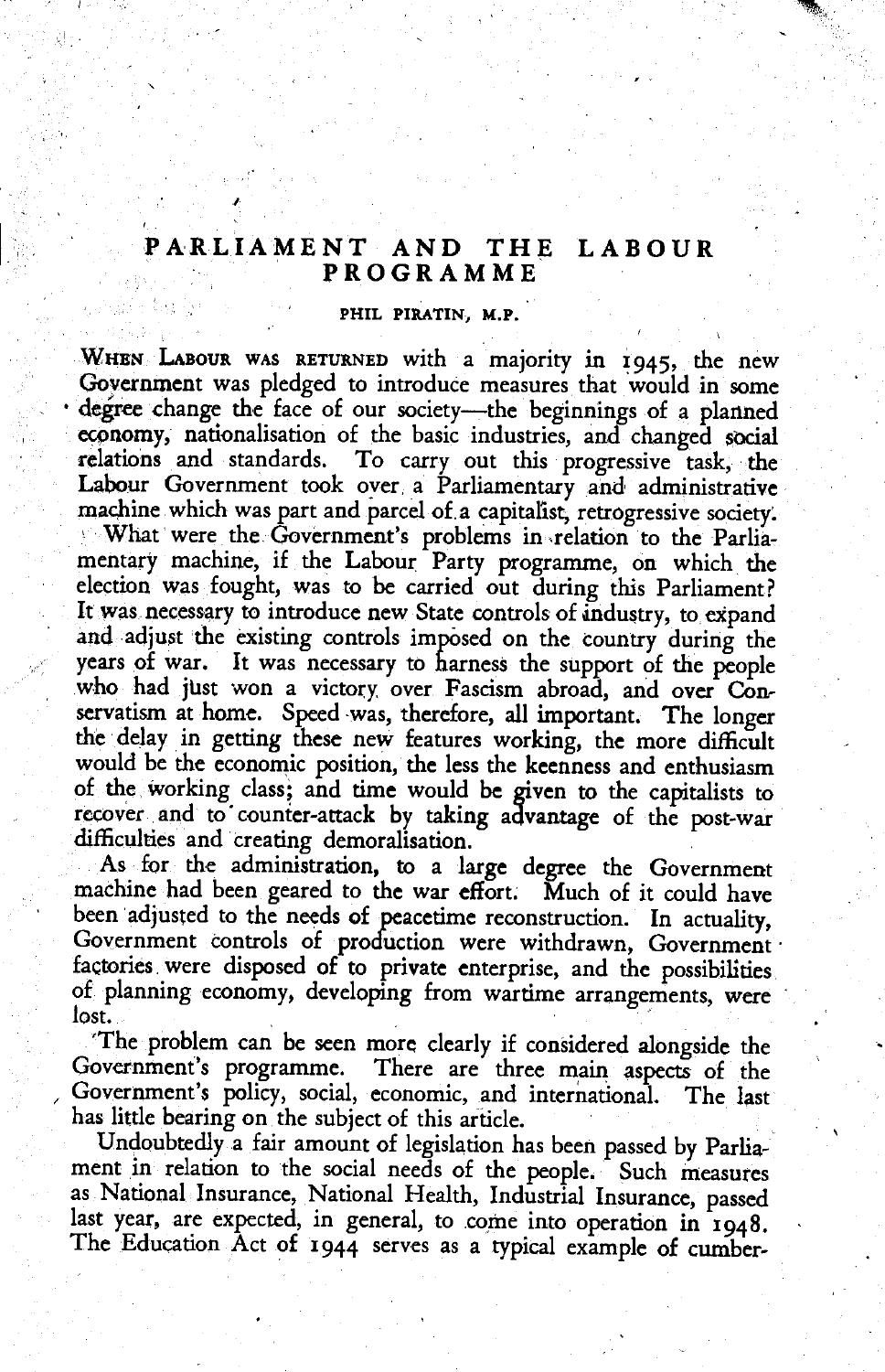some administrative machinery, and its implementation is proceeding at a snail's pace. The adjustment of the schooling system is hardly noticeable, and in some cases no attempt has yet been made to effect it. The raising of the school-leaving age, due to have taken place in April, 1946, was postponed until April this year. The extension of the school-leaving age to 16, foreshadowed in the Act to ake place three years after the extension to'r5 (i.e., r95o), is most unlikcly to take place, to judge by the Minister of Education's answers on this question.

The weakest aspect, however, is the economic programmc. The' special diffiaulties here were to be anticipated. On the one hand we were dealing with problems that had never yet been faced in this country, and on the other hand, whereas the Conservatives themrelves had to give some measure of support to social legislation, they were absolutely opposed to any attempt by the Government to introduce any plan and control in the country's economy. On July  $8$ , Mr. Herbert Morrison, in the Debate on " Imports," admitted the inability of the Government to make any headway in planning during the first two years of its existence. There are, no doubt, more profound reasons to explain this, but not least is the fact that thc Labour Government conceived, and, I believe, still conceives, the possibility of using the capitalist Parliamentary procedure and administrative machine for purposes which were never dreamt of by those who for centuries developed our Parliamentary forms.

With regard to the nationalisation of industry, the Government set itself to nationalise coal, transport, steel, electricity, and gas, during this Parliament. It is to be assumed that its objective has reference to the actual nationalisation, and not merely the passing of a nationalisation Act of Parliament. It will, therefore, be necessary for all of thesc to be passed into Law, at the latest during the ry47-48 Scssion. To date the coal industry has been nationalised, as from lanuary r this year. Transport (in a restricted form) and Electricity Nationalisation Bills have passed through the House of Commons. These are shortly expected back from the House of Lords, somewhat mutilated. Steel and gas, it is reported, are due for legislation next year. It may be possible, therefore, for a Government apologist to claim that Labour's programme is being, to a substantial degree, implemented. Unfortunately this is not the case. The reconstruction of our industries called for emergency measures and emergency powers. Above all, we required an economic plan. It would have been far easier for the Government to have achieved this had it had a closer, and in basic industries, direct control of production and supplies. To this end—revolutionary as it may sound to the British Parliamentary

conception-it would have been to the nation's benefit to have nationalised the basic industries within the course of the first week of the Labbur Government. Such things have been done in other countries. In )anuary, 1946, the bulk of Poland's industries were nationalised bv Act of Parliament in two davs.

The purpose of this article, however, is not to discuss Labour's programme, but the efiect of Parliamentary procedure on the carrying ihrough of.that programme. Is the Parliamentary machine adequate to the demands which are made upon it-demands not only of a modern kind, but those of a Labour and progressive Government?

The Government can claim that 84 Acts of Parliament received the Royal Assent during the Session 1945-46. During the present Session, still not completed, 49 Bills have been introduced, of which z8 have received the Royal Assent, and zt have gone to the Housc of Lords. At the end of the ry45-46 Session, Labour spokemen boasted that more legislation had been passed than in any previous Session in history. Apart from the fact that many of the Acts were minor undisputed ones, credit must be given for this achievement, while at the same time everyone recognises that the existing Parliamentary machine was being strained beyond capacity, the staff could not keep up with the pace, the drafting of the Bills was often shoddy, Members of Parliament were overworked, and Ministers fell ill.

The Government recognised that the Parliamentary machine was not suitable. Early on in the new Parliament, in August, 1945, a Select Committee was appointed " to consider the procedure in the public business of this House, and to report what alteration, if any, is desirable for the more efficient despatch of such business."

Its report in November, 1946, referring to the previous Select Committee on procedure (1931-32), says:

" The problem facing that Committee was how to adapt procedure to. the growing pressure of business, a problem, which as they recognised, was by no means new and presents itself 'in almost every elected assembly in all countries where modern views as to the powers and dutiesof the State are finding expression, and where the social, industrial, commercial and economic questions of our time are demanding. Parliamentary attention and solution.' The problem facing your Committee is fundamentally the same—in the course of the intervening 15 years it has only become more acute,"

This general statement of the seriousness of the problem had no, bcaring on the Committee's conclusions, which were affected by other factors. In its view: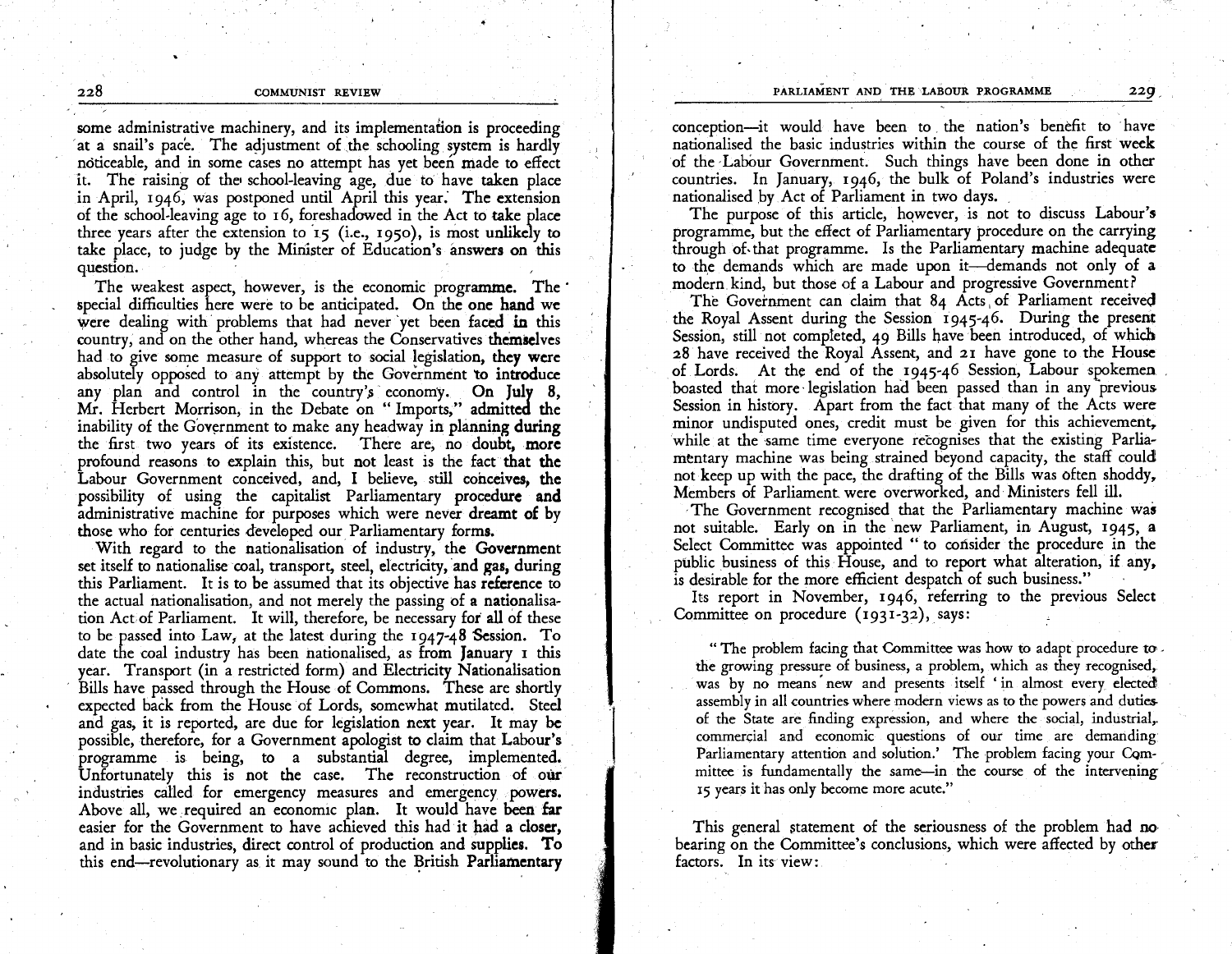## 230 COMMUNIST REVIEW

"... there is not at the present time any strong or widespread desire for changes in the character of the Parliamentary institution. . . . The danger to Parliamentary Government in this country, at the present time. is less likely to arise from lack of confidence in it, than from the overwhelming burden which the growth of Parliamentary activity places upon it. . . . It is therefore a matter for constant vigilance to ensure that the machinery is continuously adapted and, strengthened to bear the new burdens put upon it. It is from this point of view that yoqr Committee approach their task.",

The final recommendations were unimportant and ineffective, as was to be expected from the attitude taken. The only change worth notice which has taken place during the past year has been the extension of the number of Standihg Committees io which Parliamentary Bills are referred, thus saving the time of the House as a whole. It is unlikely that any further adjustments will be made.

Newspaper readers are told how Parliament sat until  $2$  or  $3$  a.m., or sometimes through the night. Many have wondered is this really necessary, and can the M.P.s really apply themselves intelligently to the problems of State in the early hours of the morning? The answer to both questions is "'No." Most serious, however, is the effect on individual M.P.s. The physical efiects would be obvious to all. But the political and mental efiects are not unimportant. Many M.P.s of the young and energetic type, who entered Parliament two years ago, feel frustrated, and an occasional contribution to some debate cannot overcome this feeling. Especially is this so on the part of sincere Labour Members who were active during the Second World War ^and feel the contrast of their present inactivity.

To offer a solution to these problems is not simple. A very tempting short-cut would be to d6 away complctely wiih the present Constitution (not least the House of Lords) and curtail the debating procedure. But I am trying to present this problem as it must appear io any active member of the Labour Party.

A significant factor is the time involved. Parliament sits about 35 weeks in the year. The various divisions of the matter discussed, and the proportion of time spent on each, are (in percentages):

| Government Legislation<br>$\cdots$ $\cdots$ 50 |                                                                                                                 |                        |                                     |                       |  |
|------------------------------------------------|-----------------------------------------------------------------------------------------------------------------|------------------------|-------------------------------------|-----------------------|--|
| Control of Policy and Administration           |                                                                                                                 | $\ldots$ $\ldots$ 36.8 |                                     |                       |  |
| Control of Finance                             | the contract of the contract of the contract of the contract of the contract of the contract of the contract of |                        | $\ldots$ $\ldots$ $\ldots$ $\ldots$ |                       |  |
| Private Members' time                          | $\cdots$                                                                                                        | <b>Contractor</b>      |                                     | $\cdots$ $\cdots$ 3.2 |  |

To study these figures more minutely is of value and would obviously show cases where duplication takes place, and time could be saved. For example, there is undoubtedly duplication in connec-

tion with the proceedings on the Budget Resolutions, and the Finance Bill. It may be suggested that there is a theoretical difference. But on reading the speeches it will be seen that there is hardly any difference at all in the Debates on these two items. But there are wider questions which occur to one on glancing at these figures.

Does Parliament call for longer Sessions, and for more time to be spent on Parliamentary work by  $M.P.s?$  Should more time be allotted for legislation at the expense of opportunities for debating policy and administration, or vice versa? Should more time be provided for private Members? What scope should the Labour Government give to "His Majesty's Opposition<sup>3</sup>"? Granted the rights of the opposition and of the minority parties to criticise and debate, how far should the Government allow this " democratic " right to interfere with, or obstruct, Government legislation in the true democratic interests of the public? Can, and should, our legislative procedure (i.e., procedure dealing with Parliamentary Bills) be curtailed? Should Parliament deal with the details of legislation, or leave it to Committees of Parliament, and/or the administrative personnel?

Irrespective of the specific answers to these questions and to others that may occur to the reader, I believe that there are three main points with which Parliament and the Government need to be concerned.

(r) The speed-up of legislation. The main factor here is not merely a saving of M.P.s' time, but rather a public need for the speedy implementation of so much in Labour's programme which has yet to be fulfilled.

(2) Adequate opportunities to be provided for debating current political and administrative problems. This would have the effect of bringing the Government nearer to the back-bencher; of providing opportunities for the Opposition (and others) to criticise and to seek information; and to give more scope to the private Member, which' is so necessary.

.

 $f(3)$  M.P.s must be given opportunities in Parliament and in the administration so that their abilities and experience are properly used in the interests of the public.

So far as I know there is no Parliament in the world which spends so much time in Parliamentary discussion. The Russian. Supreme Soviet meets three times a year, for a few days on each occasion. The Swedish Parliament (which example may be more acceptable to some sections of the Labour Party) meets about five months in the year; for the remainder, the individual M.P.s (except Ministcrs) return to their normal occupations, which, by law, must be kept open for them.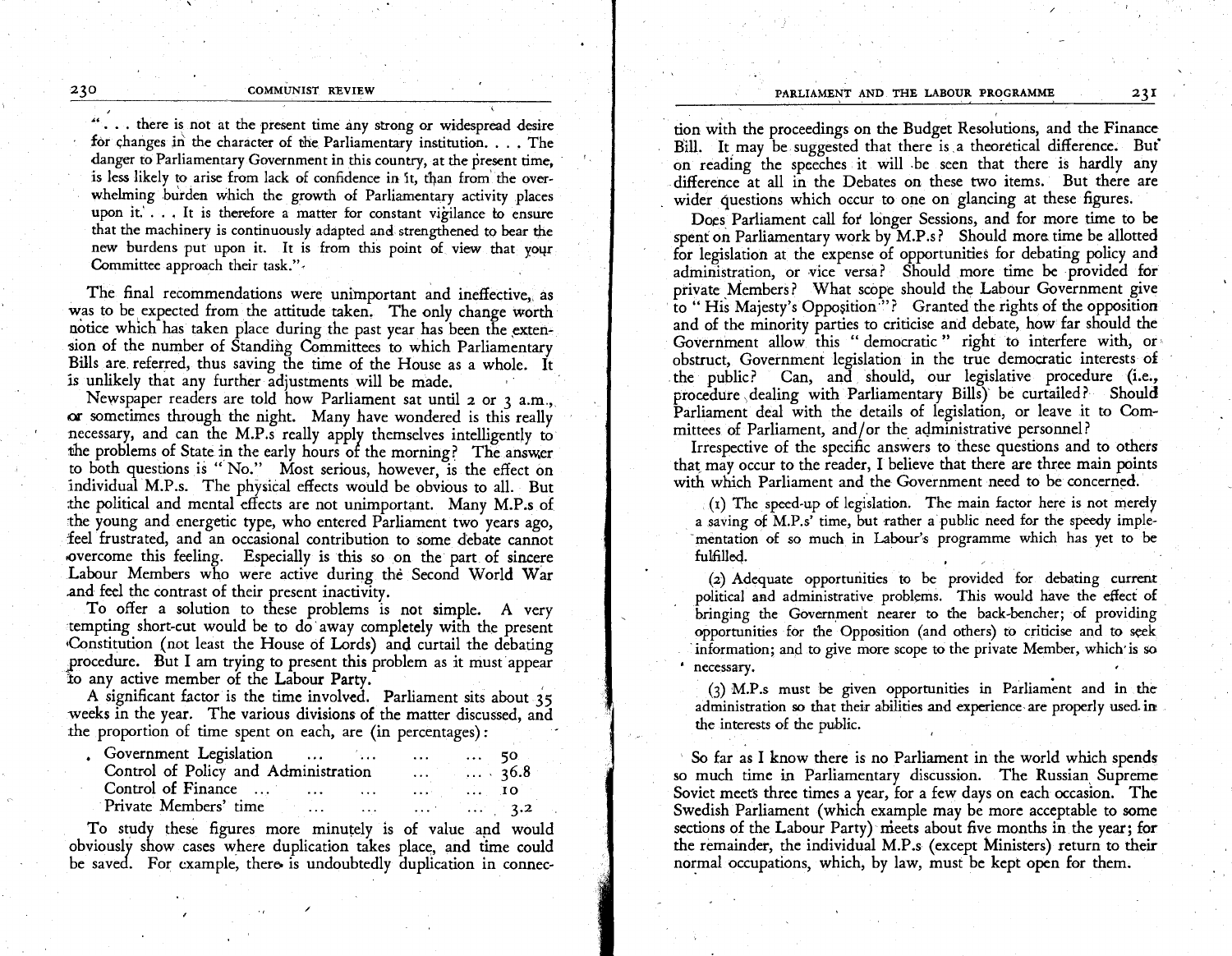THE USE OF OUR CULTURAL HERITAGE 233

#### COMMUNIST REVIEW

Mr. Morrison has stated that, in general, Members of Parliament should continue their normal occupations and not become professional , politicians, adding that their contributions in debate would be more representative of all aspects of public life. But for the best part of the year the Standing and other Committees, involving 3oo M.P.s, meet in the mornings. The House of Commons meets in the afternoon and evening, and often late into the night. It is evident that only professional and businessmen can continue their normal occupations, and even then partly at the expense of Parliamentary time. A reduced Session, however, could see a Parliament composed of representatives such as Mr. Morrison describes.

The most difficult problem is how to speed up the passing of legislation. This is difficult only because the official attitude has been to confine itself to the present procedure. But the present procedure is something which has grown up over centuries. It must be understood that all changes and adjustments (such as those made in the sevenreenth century) were made to serve capitalism. In some cases it has heeo incorporated in the Parliamentary Standing Orders: in other cases it continues as " ancient usage." However attractive to some, and impressive to transatlantic visitors, our old customs and procedure may be, they do not conform with the times and are a hindrance to progress. A century ago not more than one or two Bills discussed on the floor of the House, and, the period being what it would pass through Parliament in a Sessiori, They would be was, at length and in classic style. There are some today who yearn for that period and who ape the style. We who are concerned with legislation and regard Parliamentary procedure only as a means of achieving public good cannot put the cart before the horse.

I submit, hesitatingly, my own opinion for the solution. I believe that it is essential for Parliament as a whole to discuss the principles of the proposed legislation. But the details can be left almost entirely to Committees representative of the House of Commons. At present, after these Committees have discussed the details, Parliament still spcnds several days rediscussing them, very often achieving nothing more than dotting i's and crossing t's.

The House of Lords is an obstruction to progressive legislation. In its present composition it cannot be otherwise. If the Government carries out what it has occasionally threatened, that it would recommend the appointment of several hundred Labour Peers, so drastic mend the apponentent of several numeror radioan Teers, so drastic would such action be that it might as well do away altogether with the Lords as a legislative assembly

There is one feature in our legislative procedure that I would seriously recommend. The Government should take steps to encourage public discussion while legislation is being prepared and passed.

The great importance of this is that the legislation which is now being passed is of a constructive character, involving the participation of the public, and particularly of the working class. As time passes, thc Civil Service and Local Government Service will not number two milliori, but will, in the broad sense, include the whole nation. It stands to reason that as the nation owns more and more of the country and its wealth, it, the nation, must be concerned with the country's management and must participate in it.

The simplest example is the nationalisation of the coal mines. In 'all the circumstances the miners are doing a good job-certainly a job which they would never have done within a Conservative, monnationalised industry. But the weakest element in the Nationalisation of the Coal Mines Act, and in the operation of it, is the Pit Con' sultative Committee. Not only are the miners given limited responsibility, but the constructive approach to this responsibility has not yet been adequately inspired. In Czechoslovakia and in Poland the passing of the legislation on nationalised coal mines may have been hurried, and badly drafted, and the details not worked out-But the main problem-the digging of coal-is being tackled in a way wq can envy.

If the Government made a turn in this direction of involving the public, it would help to turn the balance heavily against the capitalist view expressed by the Conservative Party in the House of Commons.. It would also be the best way of answering 'Conservative criticisms about Government legislation-its curtailment of speech, etc. Above all, it would mean that we enter into a new period in the conception of the British Parliament, bringing Parliament closer to the people, and bringing nearer to operation the " Government of the People, by the People, and for the People." '

THE.USE OF OUR. CULTURAL HERITAGE

#### R. F. WILLETTS

IN THE LAST CHAPTER of his pamphlet Marxism and Poetry, George Thomson discusses the future of culture in general, and of poetry in particular. His argument, briefly stated, is that this future will be radically different from the cultural renaissance in the U.S.S.R. in one important respect: in Britain, Socialist culture will have no pre-capitalist reservoir to fall back upon for inspiration and vitality. To quote his own words: "In Western Europe, apart from a few

232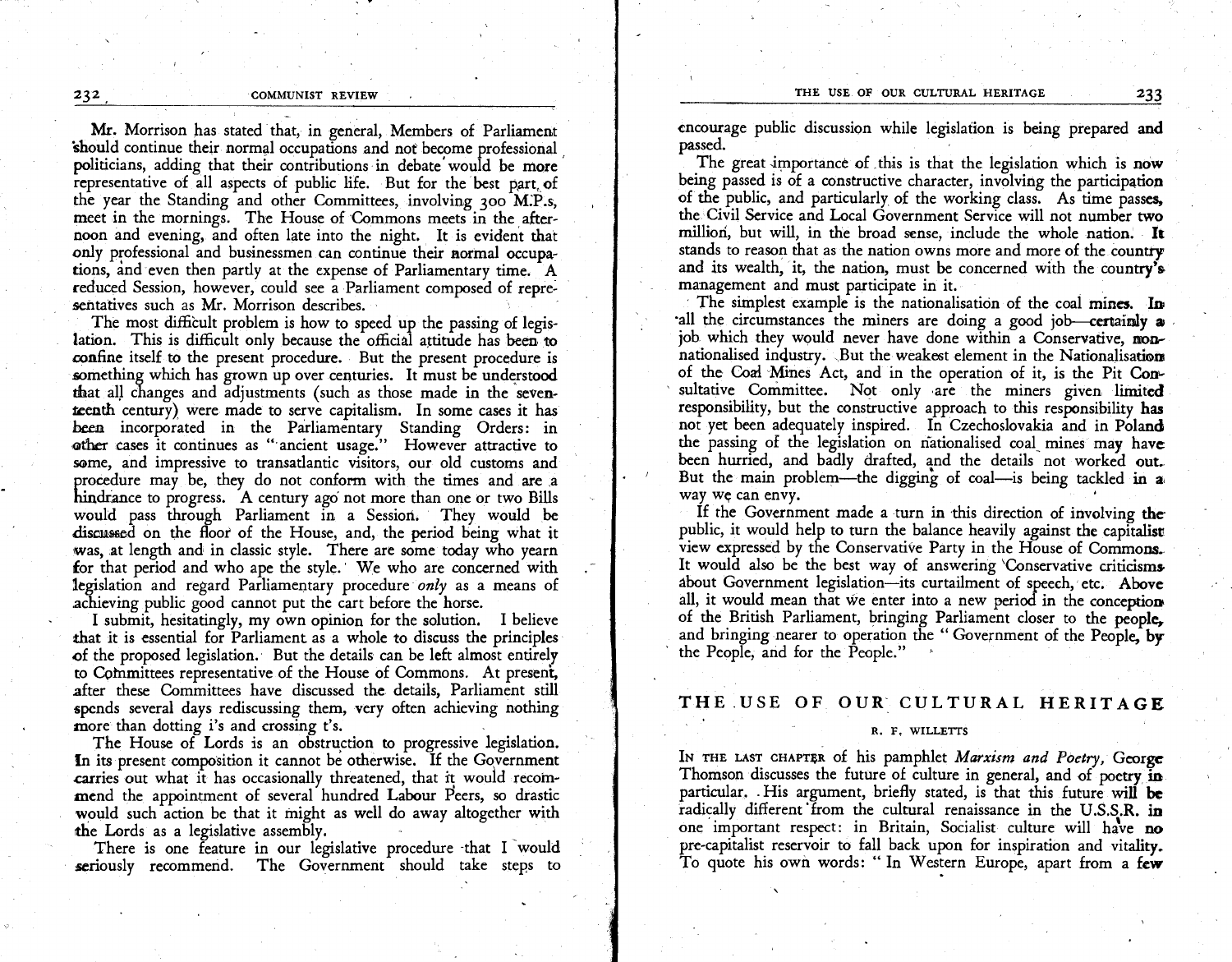isolated pockets, pre-capitalist culture has perished, and so we cannot look for a renaissance of the same type. The only poetry in Western Europe is bourgeois poetry. But it is the finest in the world. It is a magnificent heritage. But it is not being used. The first crying need is that this treasury should be thrown open to the people."

He returns to the same point more urgently shortly afterwards: " This then is the first need—to rescue our bourgeois heritage from the bourgeoisie, to take it over, reinterpret it, adapt it to our needs, renew its vitality by making it thoroughly our own."

So far as I am aware, George Thomson's argument has not been seriously challenged. Such reviews of his pamphlet as I have read, British and American, have been generally favourable. I therefore assume that his fellow Marxists are in general agreement with his theoretical analysis and practical conclusions. It is time that responsible Communists in cultural organisations paid more serious attention to these practical conclusions.

In the cultural sphere, as in other spheres of national life, Marxists have a decisive role to play. In country after country, of recent years, the old order has crumbled, and the forces of the organised working class have assumed a maior responsibility in guiding the destinies of their peoples. In our own country the process of change is less spectacular, but nonetheless continuous. The sponsors of the old order sense their failure of nerve. Culturally, this failure reveals itself in expressions of pessimism concerning man's ability to shape his environment as the many would wish it to be, rationally organised, peaceful, prosperous, and just. Under new guises, old cults of irrationalism are promoted, and the power of the human consciousness is doubted or betrayed. One result is that bourgeois interpretation of the bourgeois classics, the greatest of which were revolutionary in their day, becomes formalistic and lifeless.

We should be unwise to exaggeratc the influence of these swansongs. At the same time we ought not to overlook their constant repetition in the Press, radio, theatre, and circulating libraries: wherever, in fact, the means exist to provoke thought or excite emotion, wherever the will of the people can be lulled to acquiescence or steeled to hopeful resolution. Thc transition to Socialism in this country can be made easier by recognising this fact and by taking appropriate action. We must come forward as the rightful heirs of the cultural heritage of the past, and likewise stake our claims in the future. It is no easy matter: yet we can at least begin to decide how it should begin to be done.

Let us consider first of all the role of those cultural organisations closelv connected with the Labour movernent and mainly concerned

with the presentation of music and drama, and more particularly drama, since it is more extensively developed over the country as a whole. Broadly speaking, the role of such organisations may be said to be twofold: first, to present the bourgeois masterpieces of the past, reinterpreting, where the bourgeois misinterpret them; secondly, to promote the creation of contemporary work by artists and writers closely associated with the Socialist movement. These tasks are complementary in the light of George Thomson's analysis. In the past we have tended falsely to pose the second aim as being the only one worth considering. This is why so much of the discussion as to what constitutes " proletarian art " has been so barren.

In this connection, the remarks made by David Wilson in a recent article (Modern Quarterly Miscellany No.  $\overline{I}$ ) are capable of a wider application: ". . . in recent years there has been a good deal of discussion about the probable emergence of a proletarian literature as a thing to be expected in our time. What is meant by this has never been agreed upon by those who argue about it. The label has been attached indiscriminately to literature written by workers, or written about workers, or addressed specifically to the working class. Surely all this is beside the point. If there is to be a proletarian literaiure, it can be so only by virtue of whether life is seen from <sup>a</sup> new point of view, a poirit of view growing out of the emergence of the working class in society, not as a dependent and subsidiary thing, but as a living and independent force."

This new point of view has to be all-embracing, equally concerned with the reinterpretation of the old and the creation of the new. We ought to recognise that, just as the bourgeois epoch has transformed the economic and political basis of society in the course of its development, so the artists of this epoch, who emerged as the bourgeoisie advanced to the leadership of ihe progressive forces of mankind, often expressed the latent contradictions inherent in the society which they saw coming to birth. It was no mere love of refinement that prompted Marx to pay such close attention to Shakespeare-or for that matter to re-read annually the Oresteia of Aeschylus.

Because Karl Marx read Aeschylus it doesn't follow that all good Communists should learn ancient Greek. But it is reasonable to suggest that the opportunities should be created to allow Communists and the working class, of which they are the vanguard, to derive inspiration, as Marx did, from the national poet whose works Marx read in what was to him a foreign language. Our Elizabethan ancestors enjoyed Shakespeare's plays when they were first produced: so do our Soviet contemporaries in translation. It is announced from time to time in the Party Press that Shakespeare is popular on the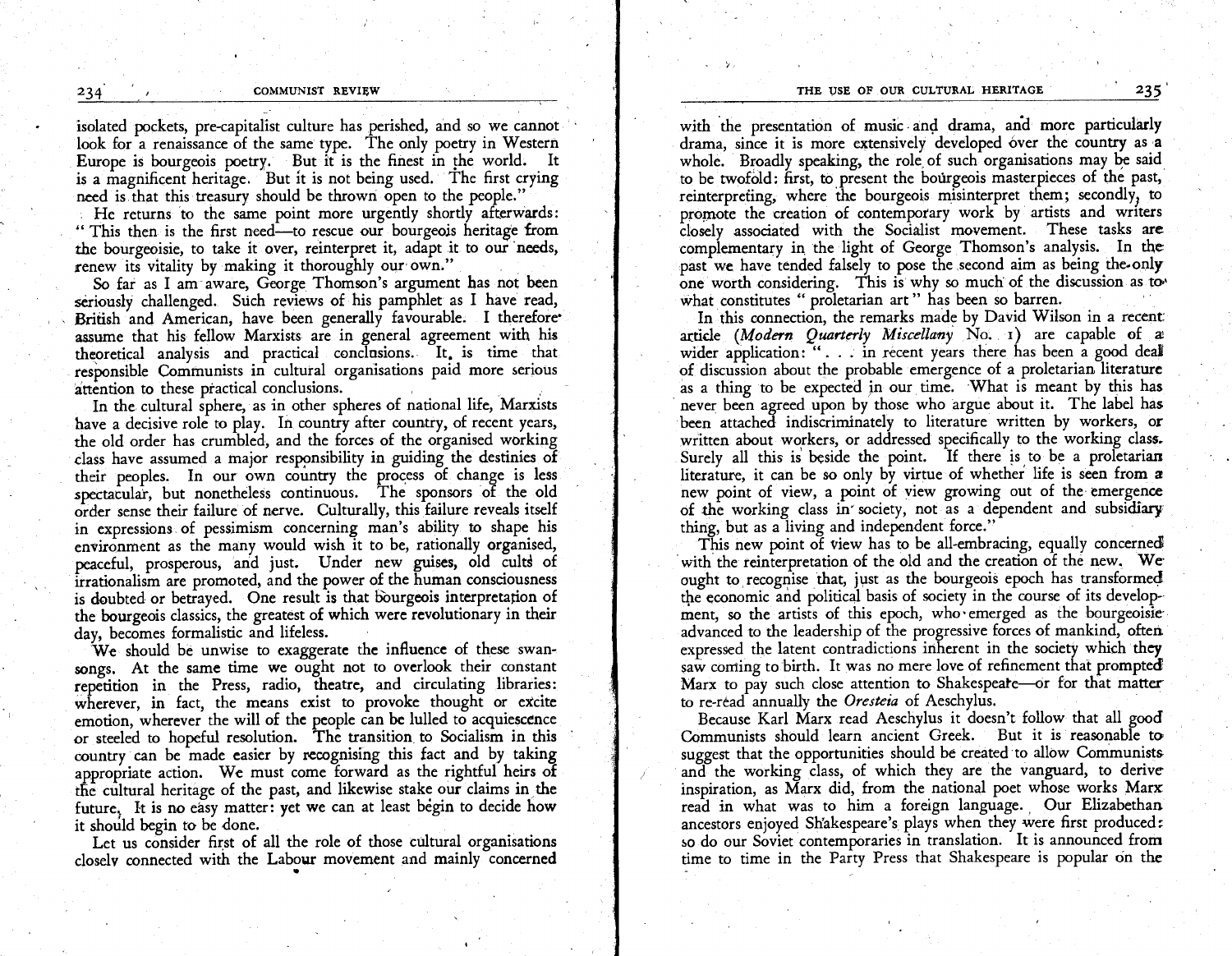#### COMMUNIST REVIEW

Soviet stage: the announcement rarely seems to stir our conscience.

In theory, no one would deny that we should endeavour to present the people with the cultural heritage of the past as a help to the creation of contemporary work. But in practice several reasons are adduced for concentrating on the second task and ignoring or postponing the first, instead of acknowledging their essential unity. It is said that such and such a group isn't yet technically efficient enough to attempt a classic; that the language of the Elizabethans presents too many difficulties for a working-class audience; that our immediate aim is to promote class-consciousness by handling contemporary themes, and so on.

These objections take no account of the fact that many of the best productions of the classics are, in fact, amateur productions; that there is much to be said for training your personnel on something first-rate to begin with; that generations of workers managed to become familiar with the authorised version of the Bible, though the language of that book is as difficult as Shakespeare; that class-consciousness can often be aroused by indirect means, as it apparently was by Lorca's poetry and plays in Spain; that the result of too narrow a definition of class-consciousness may be the presentation of contemporary classconscious themes by the class-conscious to the class-conscious-which doesn't help much.

In short, we have a right to expect that cultural organisations associated with the Labour movement should be prepared to include classical as well as contemporary productions, reinterpreting them and adapting them to present requirements. This has been done successfully, for example, by the Birmingham Clarion Singers, over the past ten years. They consist of working-class amateurs. Their repertoire includes traditional British workers' and peasants' songs; Soviet songs; Bach's "Peasant Cantata"; Mozart's "Marriage of Figaro"; Purcell's "Dido and Aeneas." They have played and sung in concert halls, in factories, at street corners, on bombed sites, at meetings. Their conviction is that the music of the past can play its part in arousing enthusiasm for the future. They refuse to classify their audience before it assembles as lowbrow or highbrow. Quite rightly, however, they are prepared to combine the more simple with the more difficult. In their limited sphere they are proving that the workers can dominate the managerial functions of art.

Many workers are habitual filmgoers. Our cultural organisations might well consider the presentation of films together with their music or plays. This would broaden their appeal, and at the same time enable the workers to see what can be done with the film when

it is not dominated by the most vulgar of commercial motives. Outside London, only the members of provincial film societies ordinarily have a chance of seeing the better Continental or Russian films. Many of our best British documentary films have similarly been seen by too few people. Projectors and films of this type are not difficult to hire; nor are they too expensive.

Cultural organisations apart, the trade unions, and the Trades Councils, nationally and locally, could play an important part in these developments. To our shame, we have no national theatre. With a Labour Government in power the trade unions could mobilise an enormous public opinion in a campaign for such a project. Many of our large cities are pitifully equipped with cultural facilities within the reach of a working-class income. Campaigns led by Trades Councils for the establishment of civic theatres would have public opinion again on their side, and the enthusiastic support of film societies, amateur repertory companies, Co-operative Guilds, and such-like.

A great demand for enlightenment exists, as our brief wartime renaissance indicated. We must point the way to its satisfaction.

# RAILWAY EFFICIENCY

#### FRANK MOORE

To UNDERSTAND THE PRESENT PROBLEMS of railway efficiency one has to be aware of the position in the industry during the period of rampant economy and the economic crisis of 1929 to 1931. The economy cuts did not stop at manpower, wages, and conditions, a factor in the present understaffing of the industry, but extended to removing what appeared in the eyes of the railway management anything that was superfluous. Timber, glass, and buildings were removed, all of which has had its subsequent effect upon the efficiency and working conditions of the staff and the comfort of the public.

Apart from the cut in manpower this period brought about unprecedented redundancy and with it the migration of hundreds of young men with their families over the greater part of England, Scotland, and Wales. One can see the memories which many in the industry have had to fight, with the knowledge that today many of their employers who tolerated and supported such chaos and inhumanity are still the management of the railways.

Recently a description was coined in relation to railway operationit was, that there was "remote control" exercised from the H.Q.s of the main-line companies, and passed down to divisional centres, and from there to the numerous depots. It is this kind of managerial

236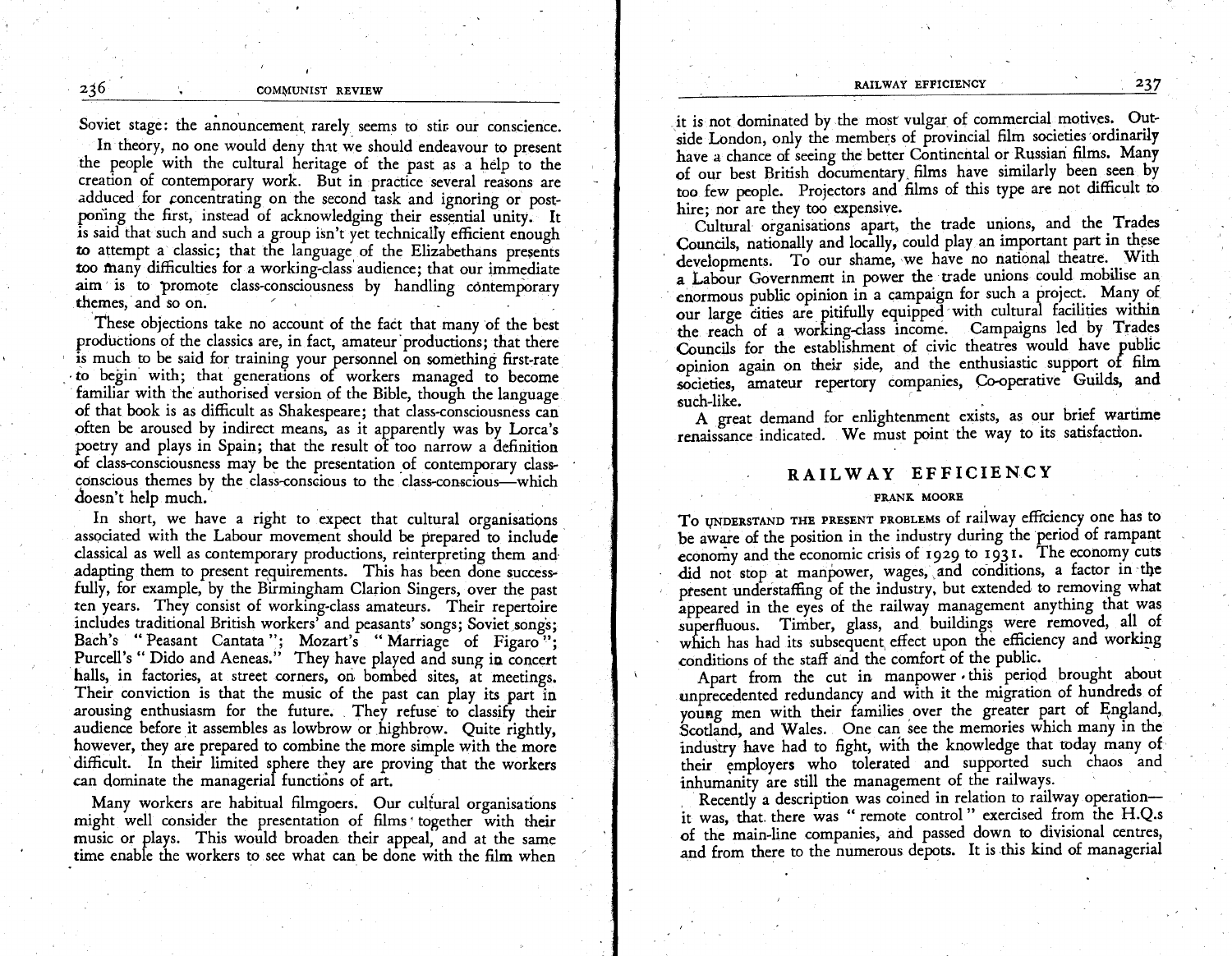function that makes participation in practical railway work differ from factories or other undertakings.

The practical worker who, from years of experience, can and does often make helpful suggestions, finds that his immediate head, or the head of the department to which he may make the suggestion, cannot act upon it because his hands are tied by higher officialdom. This is glaring in the case of the operation and movement of trains. Train crews see many moves that would lead to the more efficient movement of traffic, but because of the above and the additional fact that those employed in the telephone control offices are not recruited from the ranks of practical men, such suggestions are rarely put into operation.

An immediate remedy for this would be greater worker participation at all levels of management, with an indication that managements would act upon the suggestions made by the men's accredited representatives. There has just taken place a series of meetings, on an area basis, of the men's representatives from a number of grades and officials of the companies, but despite the fact that these meetings arose from the M.O.T. in an endeavour to overcome difficulties which became very clear during the past winter, there is no guarantee that the findings of these meetings will be acted upon.

In an industry such as the railways with its separate departments for locomotive power, marshalling and movement of freight and passenger traffic, and the numerous sides of maintenance of rolling stock and the permanent way, there is no opportunity of all sections meeting together to discuss the all-in problems. Instead of such co-operation we see watertight compartments, each dealing with one particular section of work, apart from some liaison at top level. Hence you get the position that only the keenest trade unionist who attends his branch meetings, or takes the trouble to study the problems, is aware of the difficulties which other grades are working under, both in relation to wages and conditions and the problems of day-to-day work.

The fact that railways have few modern methods of dealing with work shows a serious state of affairs. Few marshalling yards are electrically lit, and this is also true of goods sheds and motive power depots. Welfare in the form of washing facilities, cloak-room accommodation, etc., are practically non-existent, whilst messrooms and canteens are most primitive.

The methods of carrying out maintenance repairs are ancient, whether it be for locomotive, rolling stock, or the permanent way, and are such that operations are carried out by sheer human exertion. There is little appreciation of the use of electric or other methods of power-operated tools and equipment. Power-driven drills, grinders, and lifting apparatus are almost unknown, and depots are considered lucky that can call upon some type of cutting or welding machinery, or other appropriate mechanical device suitable for a particular job.

This is the situation that exists when in almost any machine-tool shop pieces of machinery can be purchased, which, if installed, would reduce hard, physical hours of labour. The position of supplies of spare parts for renewals is very bad, and on some sections of the system such parts may be sent hundreds of miles from depot to depot in order to put another locomotive into service.

The basic shortage of locomotive power is shown in a recent publication, The Locomotive Building Industry, Report No. 264, published by P.E.P. The supply and repair of existing locomotives is the subject of most bitter complaint of driver and fireman, and those concerned with repairs.

The P.E.P. report states that in 1944, 20,016 main-line steam locomotives were in use and that: "Between 1921 and 1938 the annual renewal rate averaged 2.1 per cent of the total number in use. It would appear, therefore, that, assuming very few locomotives built or purchased since 1921 have been destroyed, slightly more than 50 per cent of the railway companies' fleet are 25 years old or more."

Between 1929 and 1938 the railway companies' new construction averaged 311 locomotives per annum at the cost of  $f_{.1,280,000}$ . Repairs and partial renewals averaged (8,830,000. This was in sharp contrast to the private builder, the bulk of whose orders consisted of new construction. The domestic demand for main-line locomotives in the years 1929 to 1938 was as follows:

|                     | Railway                     |       | Total Value |            |
|---------------------|-----------------------------|-------|-------------|------------|
| Year                | Workshops Contractors       |       |             | $1,000$ 's |
| 1929<br>.           | 412<br>in en                | 129   | 541         | 2.157      |
| 1930<br>$\ddotsc$   | 32I<br>in e                 | 183   | 504         | 2,084      |
| 1931<br>$\ddotsc$   | 293<br>$\cdots$             | 85    | 378         | 1.507      |
| 1932<br>            | 263                         | 6     | 269         | 913        |
| 1933<br>$\cdots$    | 2IQ<br>.                    |       | 220         | 962        |
| 1934<br>.           | 288                         | 103   | 391         | 1.818      |
| 1935<br>$\sim 10^4$ | 37 <sup>1</sup><br>$\cdots$ | 195   | 566         | 2.557      |
| 1936.               | 366                         | 245   | 581         | 2.906      |
| 1937<br>$\cdots$    | 288<br>$\cdots$             | 277   | 566         | 2.052      |
| 1938.<br>$\ddotsc$  | 316<br>o dia 1              |       | 316         | 1.479      |
| Totals              | $\ldots$ 3,137              | 1,224 | 4,332       | 18,435     |
|                     |                             |       |             |            |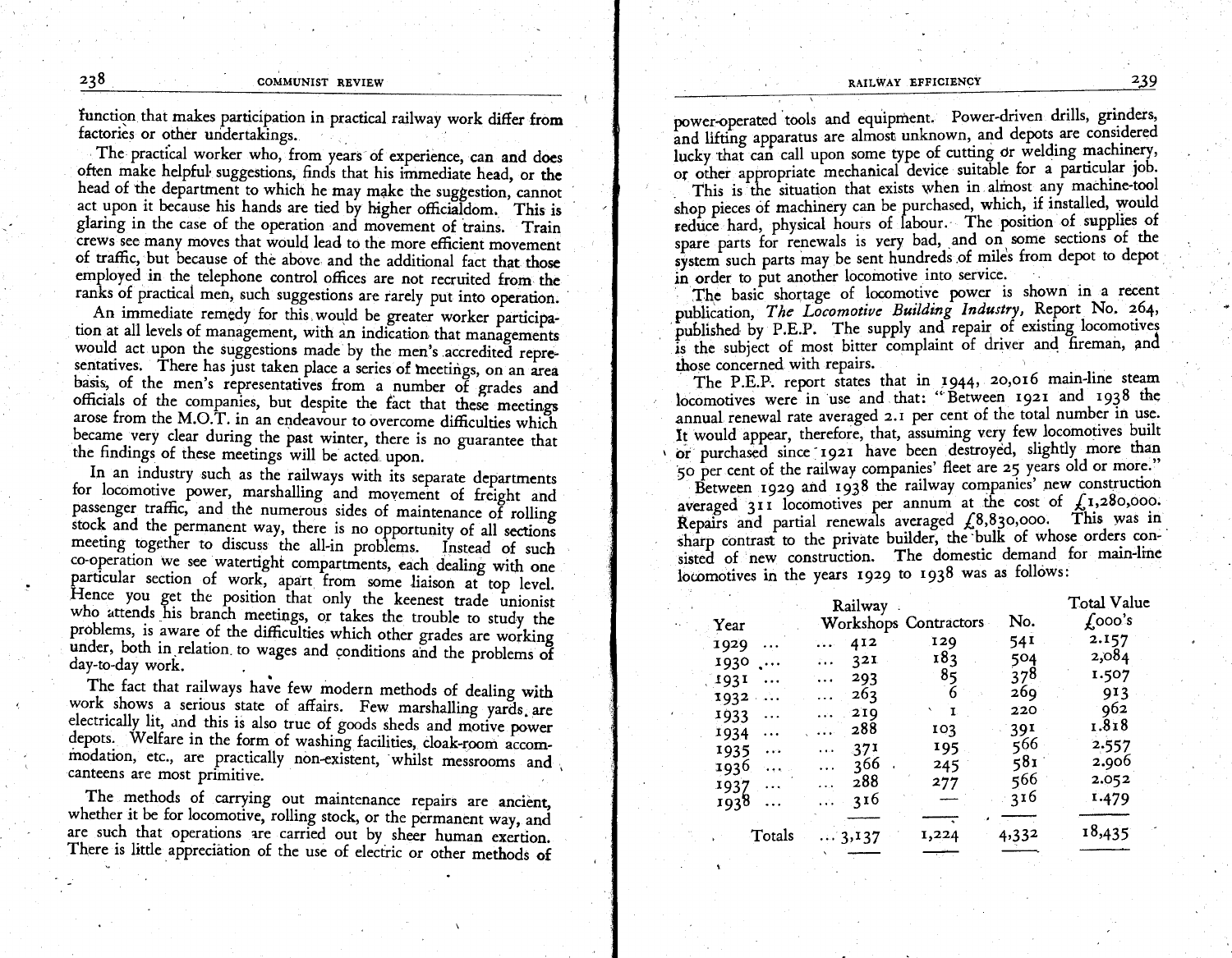THE TRUSTS' HOLD ON AMERICA

The actual rate of renewal tended to fluctuate in the periods of depression and prosperity. In 1925-29 it averaged 2.6 per cent, and in 1935-38, 2.7 per cent. To maintain the 2.1 per cent replacement figure on the number of locomotives in use in 1944 would need 435 new locomotives a year. On the basis of the prosperous periods quoted above, 540 locomotives would be required each year. Both figures, however, make no allowance for the shortage of new locomotives during the war years.

In this connection the position is that the railway companies built 1,432 locomotives in their workshops during the Second World War, or an annual rate of 229, representing less than 58 per cent of estimated capacity. The private builders' production in 1938-42 averaged 220 a year, but during the next three years production rose to an annual average which is still only about 80 per cent of estimated full capacity. The annual production all told, according to the Monthly Statistical Digest, Table 58, was 1940, 282; 1941, 244; 1942, 360; 1943, 795; 1944, 1,070; and 1945, 786.

The railway companies (British Railways in the Future) have stated that 2,800 locomotives must be built during the next five years to maintain normal building programmes and to overtake arrears which have accumulated since 1939. These arrears are estimated by P.E.P. to be 1,235 locomotives. On this basis, this would leave only 1,565 locomotives to maintain the normal building programme, or 313 per year, which is about a quarter less than the average yearly rate of replacement since the amalgamation in 1921. It will be seen, therefore, that the railway companies' figures are a bare minimum.

As it is, however, this represents an annual total of 560, and of course takes no account of the export of locomotives. Here is the position of annual production and export, according to the Monthly Statistical Digest, covering main-line locomotives:

|                |                        | Production   | Export | Domestic Use |  |
|----------------|------------------------|--------------|--------|--------------|--|
| 1935           | $\cdots$               | $\ldots$ 738 | 14 I   | 597          |  |
| 1945           | $\cdots$<br>$\cdots$   | 786          | 139    |              |  |
| 1946           | $\sim 100$<br>$\cdots$ | 726          | 358    | 368          |  |
| $1947$ (estd.) | $\cdots$               | 558          | 222    | 336          |  |

The estimate for 1947 is based on the figures for January and February only.

It is quite possible, of course, that production in 1947 will step up, but from this brief survey it is clear:

(a) That the 1946 rate of locomotives available for domestic use is hopelessly inadequate and does not come anywhere near the minimum requirements stipulated by the railway companies.

(b) That in view of this position a completely disproportionate number of locomotives is being exported.

(c) That this situation, unless quickly improved, can still further impair the position of the railways on the eve of nationalisation.

The urgency of the present situation demands immediate Government action to increase locomotive production; and, pending this increase, locomotive exports should be prohibited.

A twin evil with the shortage of locomotives, which means a curtailment of trains, is the inadequacy of many sections of the line to cope with trains. There are, for example, main lines that are only double-tracked, which necessitates the shunting into loop lines and sidings of slower-moving traffic to make way for the passenger services and express goods going in the same direction.

Sidings of termini are not sufficient to handle the incoming traffic which requires re-marshalling to other parts of the country. Sidings are built in the centre or on the outskirts of cities, with no by-pass lines to obviate the necessity of running over the busy inner city lines. These factors are largely responsible for the bottlenecks which arose during the bad weather, and other temporary hold-ups.

That there is a need for the re-planning of British railways is obvious to the practical rail worker, and it is to nationalisation that he looks for a speedier approach to the problem. In the meantime all grades, given the opportunity to offer more of their wealth of practical experience in the management of the industry, now and under nationalisation, would do much to ensure that recent examples of rail inefficiency would not be so manifest.

The final vital issue is that wages and conditions of the workers should be improved so that they are in keeping with their responsibilities. They should take into account the abnormal hours of work, and for large sections of the staff the liability to be available for work on every day in the week, with all the anti-social effects that has upon family and personal liberty.

# THE TRUSTS' HOLD ON AMERICA

#### H. C.

BEHIND THE OFFENSIVE OF AMERICAN foreign policy against the progressive countries of the world, and behind the offensive in America itself against the Labour and progressive movements, is the drive of the great trusts, the most reactionary section of American capitalism, to complete their domination of the U.S.A. and to extend

24 I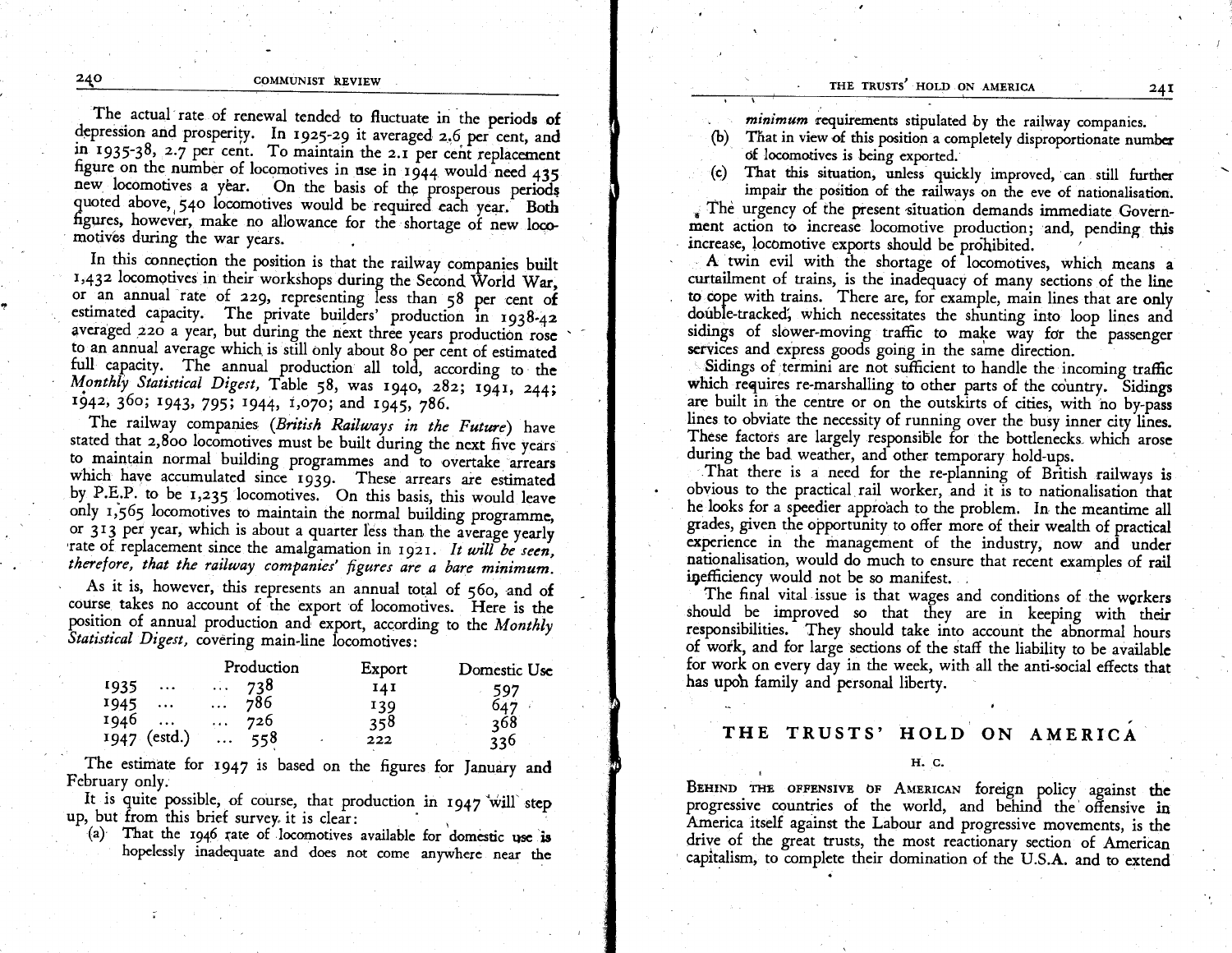it over the whole world. The Second World War not only removed their chief rivals, the German trusts. It enormously increased their power and their hold upon America.

The increase of productive capacity in the United States during the Second World War put into the hands of the largest 250 non-financial corporations productive resources equal to the whole productive output of the United States in 1939. "It is clear that during the Second World War these large corporations (each employing over 1,000 employees) have come to dominate not only American manufacturing, but the entire economy as a whole," concludes the U.S. Smaller War Plant Corporation's Report on Economic Concentration in World War II. It is estimated that these big firms accounted for 44 per cent of the total employment in the U.S.A., and 55 per cent of the total payroll in 1943. In manufacturing industry alone, the big firms employed 64 per cent of the employees in 1945. In 1944, 2,947 firms employing more than 1,000 employees accounted for 52 per cent of all the employees in manufacturing industry, while 344 firms employing more than 10,000 employees accounted for 30 per cent of the workers (or five million out of a total of 16.7 million). In 1939, 967 firms employing more than 1,000 employed 4.2 million out of 10.8 million employees; and 49 firms employing more than 10,000 employed 1.4 million.

Government assistance enabled the trusts to increase their hold on America. Thus while U.S. Government contracts were awarded to 18,539 firms (out of a total of over 200,000) from 1941 until September, 1944, 67 per cent of the value of the contracts were awarded to 100 corporations. The average contract awarded was just under \$10 millions, but the smallest received by the hundred corporations was \$232 millions. These same firms acquired control of 51 per cent of all the privately-financed manufacturing facilities built in the U.S.A. during the Second World War, and 75 per cent of the Government-financed.

What this means in terms of physical plant and capacity to produce can best be quoted from the report of the Smaller War "The nation's manufacturing facilities in Plants Corporation. existence in 1939 had cost about 40 billion dollars to build. To this capacity was added by June, 1945, about 26 billion dollars of new plant and equipment.

The technical efficiency and quality of this new plant was of the highest order:

"Not only was the expansion programme of tremendous proportions, but in addition, the quality of the new plants and equipment was

generally very high. . . . Most of the plants contain the best materials. . . The new plants usually have the most modern factory layouts, lightings, power installations, etc. . . . The quality of the new equipment is, if anything, even better than that of the plants. In 1940 there were in place 827,000 machine tools of various ages, degrees of repair, and suitability for the job they were performing. Almost 75 per cent of these were more than ten years old, and a large proportion was over 30 years old. During the last five years 747,000 new machine tools have been built and put into operation. These new tools are generally bigger, faster, hold to finer tolerances, and turn out a larger volume of work than the average pre-war tool. Most of them are designed for the use of tungsten carbide cutting tools which have brought about a great increase in both machine and worker output. . . ."

It is not just that the trusts have been re-tooled, with generous assistance from the U.S. Government. These tools, by their nature and distribution, increased the peace-time potential of the firms getting them. On this point the report says:

" A study conducted by the War Production Board . . . showed that 74 per cent of the wartime outlay for manufacturing facilities-public and private-went for facilities to make the same product which the operator produced before the war. . . . In the second place, the bulk of the machine tools and items of plant equipment built during the war years are either general-purpose types or special-purpose types designed for operations that are required in peacetime as in wartime. . . ."

Thus, for example, the electric furnace capacity of the U.S. steel industry increased from 1,614,000 tons in 1938 to 6,248,000 tons in 1945. Of this, 1,715,000 tons' capacity (or 27.5 per cent) belonged in 1945 to the Republic Steel Corporation, third in size to the Morgancontrolled U.S. Steel Corporation and Bethlehem Steel. In 1938 Republic had only 8.9 per cent of the electric furnace capacity.

The trusts were not only favoured in the distribution of contracts and machine tools. They received favoured treatment in the allocation of raw materials, which greatly strengthened their position. Thus from the allocations of strategically important raw materials to 30,130 manufacturing establishments the plants of the largest 25 using companies were allocated 30 per cent of carbon steel for 750 plants; 40 per cent of alloy steel for 664 plants; 37 per cent of stainless steel for 508 plants; 58 per cent of aluminium for 447 plants; 66 per cent of copper for 506 plants; 51 per cent of copper-base alloys for 567 plants.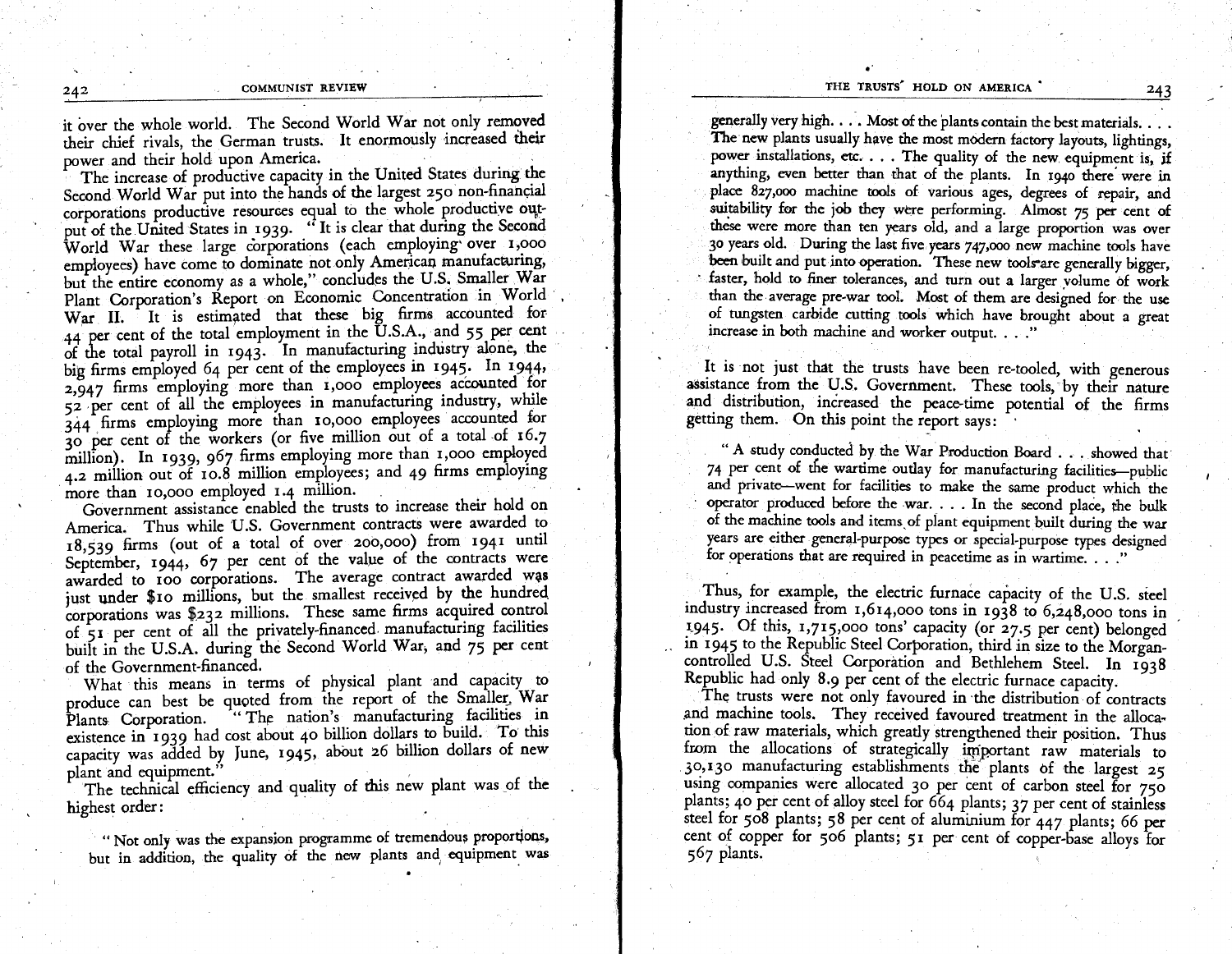In the allocation of contracts for industrial research, the 5o largest corporations receiving contracts got 62 per cent, while the ro largest received  $37$  per cent of the contracts. Before the Second World, War r3 firms had controlled one-third of the industrial research personnel in the U.S.A., and r4o companies had employed two-thirds. During the Second World War 68 corporations received two-thirds of thc war industrial research contracts.

The expansion of physical capacity had its reflection in the financial position of the trusts. In the production of basic iron and steel the i9 largest corporations acquired a capitalisation 25 Per cent greater than ihat of the whole industry in 1939. Seventy corporations fabricating metal products (including rnotor cars and trucks) increased their capital to 25 per cent more than the whole capitalisation of the industry in 1939. Fifteen non-ferrous metal corporations have 6o per cent rnore capital than the 1939 capitalisation of tho indusuy. Five aircraft companies have a capitalisation II times as great as the whole pre-war American aircraft industry. Two hundred and twenty. one corporations making iron and steel products have double the pre-war-capitalisation of their industry, and now control fifty per cent of the present level. Five shipbuilding corporations have nearly three times the capitalisation of the pre-war industry; and 15 have four times.

Naturally, markets have become more important than ever before to the American trusts. It is estimated that they must now operate at go per cent of capacity in order to make a profit, as against 8o per cent pre-war. The magazine Business Week says that the "breakcent pre-war. The magazine *business week* says that the break-<br>even " point is now much higher; while the President of Bethlehem Steel says: "Just let a few points fall away from present operating rates and see what happens." Before the Second World War only  $2\frac{1}{2}$  per cent of American production was exported. The most important lines were agricultural produce and processed foods. The motor-car makers, for example, were most interested among the great manufacturing corporations, and they exported less than 15 per cent of their annual production. In 1947, the radio industry, for example, has plans to export four million radio sets, from a production that at its peak in 1946 was running at a rate of 16 million sets a year, but is now operating at only 75 per cent of that. Its agents abroad already report that the South American market is glutted with radios.

As the trusts increasingly turn to exports with the rapid saturation of the American home market, the iniernational battle in the world marker is going to become fiercer. The American trusts are preparing the ground to their own advantage in every way available to them. Through their hold on the U.S. administration, especially of the

State Department, they are pushing the foreign policy with which we are only too familiar, seeking in every way to increase international dependence on the dollar, and to open every market to American goods on the most favoured terms. The way for this was being prepared even during the Second World' War, when, for example, the anti-cartel prosecutions of the American trusts had the efiecf oi releasing them from their cartel arrangements with German and British big business. "The government anti-cartel policies," writes James S. Allen in his book World Monopoly and Peace, " were fully in accordance with the high objectives of big business. The result of these policies, whatever their origin or motivation, was to further the expansionist drive of American monopoly-capitdism." Thus the anti-cartel trials, which had no effect on the internal position of the trusts, had the efiect of clearing the decks for a full-scile invasion of all foreigq markets by American business, unhampered by any pre-war agreements with their German or British competitors.

Another factor is driving the trusts to more aggressive activity in the foreign field, besides the need for markets to keep up their profitability. It is the question of raw materials, and control of raw material supplies. Fear of exhaustion of domestic reserves has always been one excuse for the aggressiveness of U.S. oil companies in search of foreign concessions.  $\overline{A}$  similar situation is driving the copper trusts, the aluminium trust, and great steel trusts to take more interest abroad. The House of Morgan, with its great interests in the motorcar, steel, copper, and chemical industries, has now added incentives for intervention in foreign affairs, apart from its already huge banking, insurance, and electric power and telecommunications interests.

U.S. business has been using up native American resources at a phenomenal and wasteful rate. Just as the economics of American lumbering and farming led to mining of the soil and destruction of its natural fertility, so American mining methods have resulted in ruthless exploitation of existing reserves for the sake of immediate profit. Now the heads of the trusts are worrying over the early exhaustion at present levels of technique, of reserves of bauxite, lead and zinc, oil, copper, and high-grade iron ore. All of these, on the basis of known reserves and present consumption rates, will be exhausted inside twenty years; the non-ferrous metals inside ten. This is leading to feverish activity in two directions. Field staffs and geologists are stepping up surveys to find new fields and ore beds. Research staffs are working out processes to use lower-grade ores and raw-material supplies. Thus U.S. scientists are working on pilotplant methods of extracting aluminium from china clay, and iron from magnetic teconite.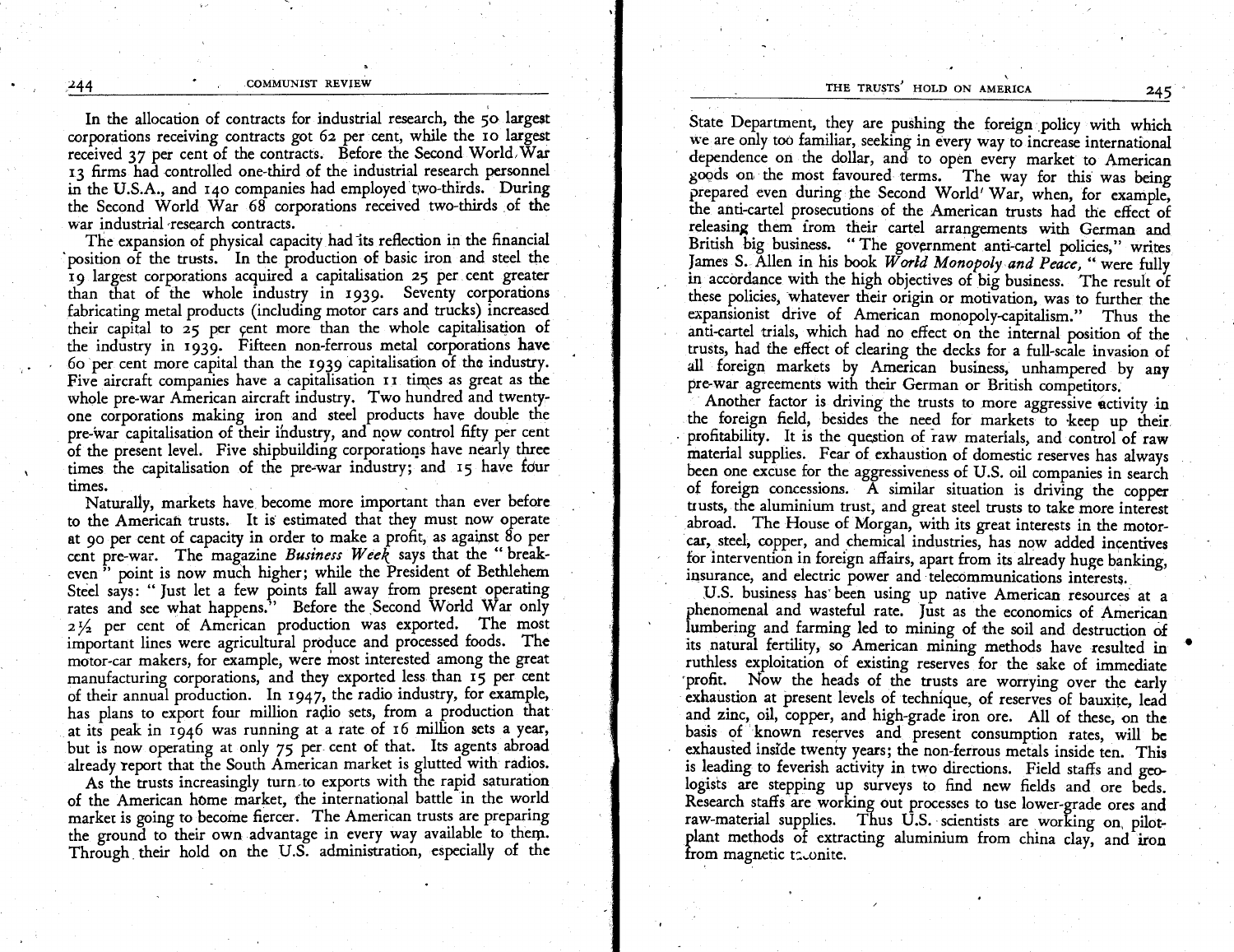But while this work is going on, the trusts arc reaching out to ger control of foreign supplies. Already the U.S. aluminium industry is largely dependent on foreign, especially South American, supplies of bauxite. The copper trusts have long been deeply interested in Mexican and Andean mines. Now they are muscling in on the formerly British monopoly in Africa. The activities of ihe oil trusts in Arabia, Iran, and North China are too well-known to require further comment. The steel trusts are now entering the field. Until the Second World War, the Mesabi Range in Minnesota satisfied their needs for high-grade ore. Their interest in Canadian, Labrador, and South American iron ores was long range, if not academic. It is now much more close and real. The interests associated with the Republic Steel Corporation (the so-called Cleveland interest group, one of the big five trust groupings) have already acquired Canadian iron ore, taking the bulk of the output of the Steep Rock development, which was given high priority and financial assistance by the Canadian.Government as a war measure to develop Canadian iron and steel production (itself largely in the hands of subsidiaries of the American trusts). Long-range plans of the U.S. steel industry are considering what will be necessary to re-orient the industry on South American, Canadian, and Labrador supplies. Labrador ores, for example, require development of the St. Lawrence waterways, at present held up by Canadian opposition. ' The fate of Newfoundland, too, has a bearing on the problem.

It is obvious from the above that it is not for nothing that the trusts have taken a firmer hold on the U.S. administration. In the early days of the Roosevelt regime, the Du Pont family led the opposition to F.D.R. within the Democratic Party, and sponsored the notorious Liberty League to oppose the New Deal policies. The Du Ponts never broke with the Democratic Party. It was undoubtedly their wing that led the fight against Wallace for Vice-President, and promoted the Missouri stooge who now occupies the American Presidency. And the Du Pont trust did very well out of the Second World War. Apart from the expansion of its original chemical and explosives interests, its General Motors Corporation received the greatest total of contracts from the U.S. Government, nearly 8 per cent of the total, and more than twice as much as the next nearest recipient. The trust itself was given the \$500 million contract to develop and manufacture plutonium for the atom bomb. The Flouse of Morgan has friends and associates in many branches of the U.S. administration. The railway king and banker Harriman succeeded Henry Wallace as Secretary of Commerce, while he himself was succeeded as Ambassador to Britain by the head of a Morgan-controlled insurance

company. The American Ambassador to the Vatican, and Chairman of the State Department's Committee on Post-war Foreign Economic Policy, is Myron Taylor, a director of the Morgan U.S. Steel Corporation. A new appointee to the State Department, to succeed Dean Acheson, is Robt. A. Lovett, whose father was associated with the Harriman railroad empire, and who himself received his training in the banking firm of Brown Bros. Harriman.

Although the largest 200 corporations in the U.S. utterly dominate its economy, efiective control is even more narrow. The interests of the 6o most wealthy families penetrate every aspeqt of American business, education, and social institutions. Even narrower than that is the control exercised by the interests of the House of Morgan, the Du Pont, Rockefeller, and Mellon families, and the "Cleveland group." And just as the power behind the rise of Hitler in Germany was the Stinnes Trust, the Krupps family, and the chemical and electrical trusts, so in the U.S.A. the well-spring of the drive to reaction is the big five.

The trusts control the sources of information of the American people. Through their hold on the universities by their endowments and foundations (Carnegie, Rockefeller, Guggenheim, Mellon, etc.), they exercise an all-pervasive influence on the intellectual atmosphere and the direction of research. Their interests in the newspaper and publishing field give them control over the important organs of public opinion. Thus the House of Morgan controls the powerful Time-Life Inc., has interests in Collier's Weekly and the American Magazine, and is closely connected with the New York Herald-Tribune. - Through the Phelps-Dodge Corporation it controls the leading newspapers of Arizona. Through the American Telephone and Telegraph Corporation it exerts a wide influence on the Press and public opinion.

" The Bell System (of the American Telephone and Telegraph) has spent large sums on advertising, propaganda, and other public relations activities. Its annual advertising budget, in the years from 1927 to 1935, fluctuated between  $4,372,000$  dollars and  $7,477,000$  dollars. In several cases it is said to have purchased space for the purpose of influencing the editorial policy of the journals which it employed. Contracts for printing telephone directories are said to have been let to high bidders for political reasons. Between 1925 and 1934, the Bell companies and Western reasons. Electric spent nearly 5,000,000 dollars on membership dues and contributions to business, professional, scientific, social, and athletic clubs. The associated companies have sought the friendship of local bankers; in 1935 they had money on deposit in 26 per cent of all the

.t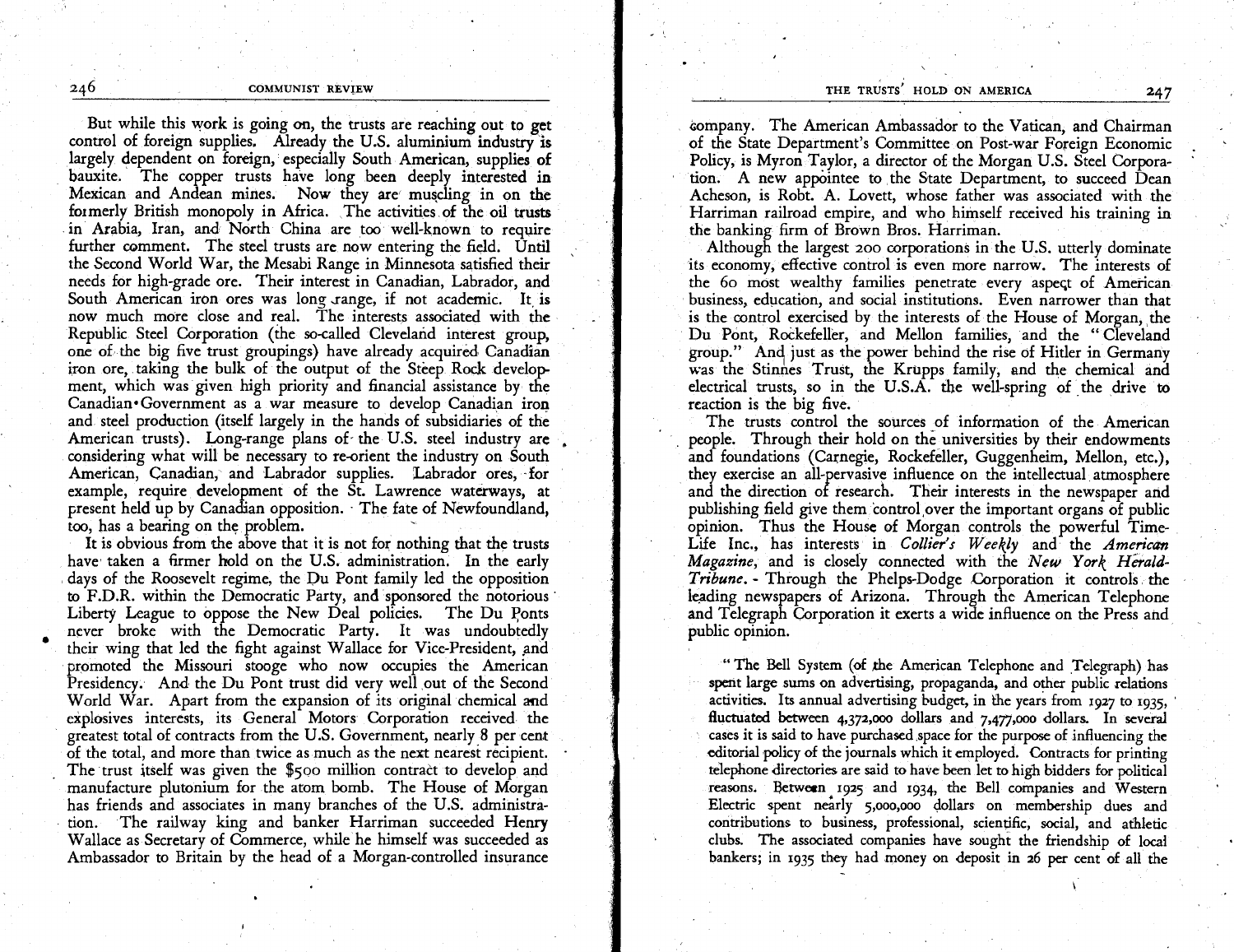banks in the United States. The system has financed lecturers, subsidised the publication of books, and produced motion pictures in an effort to cultivate good will." (Competition and Monopoly in American Industry: U.S. Senate Investigation of Concentration of Economic Power, p. 85.)

Both directly through the big radio companies, and indirectly through the influence of their advertising contracts, the trusts control American broadcasting. Their advertising interests give them the power to exert terrific pressure on newspapers and the radio. The Du Pont interests, for example, control six to seven full pages of advertisements in a 200-page issue of the Saturday Evening Post.

The trusts control most of the sources of information about America that are available to the British people. But how deeply-rooted is suspicion of the trusts and their aims can be gauged in part from the hysterical lengths to which their propaganda must go in order to mask them. And how widespread is the opposition to them is reflected in the extreme measures to which they are being driven to ensure their political control of the United States.

# THE GREAT BASIC QUESTION OF PHILOSOPHY

### Science Versus Idealism. (Lawrence & Wishart Ltd., 12s. 6d.)

As ITS TITLE INDICATES, Maurice Cornforth's book is a contribution to what Engels described, more than fifty years ago, as "the great basic question of all philosophy . . . that concerning the relation of thinking and being," which splits the philosophers into the two camps of idealism and materialism. More specifically it is a Marxist critique of a school of contemporary writers who, while dismissing most previous philosophy as meaningless "metaphysics," claim to be the exponents of a radically new and scientific philosophy, Logical Positivism.

Unfortunately for the general reader, to whom clearly the book as a whole is addressed, these philosophers have found it necessary to invent a "radically new" kind of language in order to express their ideas; a farrago of pidgin English and symbolical formulae which, as Cornforth says, makes any examination of their philosophy "an involved and difficult process." When Wittgenstein, for example, one of their most venerated spokesmen, solemnly asserts that: "What solipsism means is quite correct, only it cannot be said," one is prepared to accept his further dictum: "He who understands

me . . . must, so to speak, throw away the ladder after he has climbed up on it"  $(p, 159)$ , but one cannot help wondering whether one's journey would be really necessary. Or again, it is difficult to believe that Carnap, the most recent exponent of Logical Positivism, has established a useful criterion for distinguishing "statements from pseudo-statements in philosophy " by elaborating a "formal mode " of language in contrast to the commonsense or "material mode." For in order to translate the statement that: "A thing is a complex of atoms" from the material mode into the formal mode, which alone ensures "absolute safety," one is reduced to asserting that: "Every sentence in which a thing-designation occurs is equipollent to a sentence in which space-time co-ordinates and certain descriptive functors (of physics) occur " (pp.  $174-5$ ).

But though these examples of logical positivist writing-and they can be multiplied indefinitely—may at first sight appear to be ample justification for dismissing them out of hand, Marxists cannot afford to do so. For when Bertrand Russell, whom Cornforth declares (not quite correctly, I would have thought) to be "the principal founder." of their views, set out to substitute " piecemeal, detailed, and verifiable results for large untested generalities, recommended only by a certain appeal to the imagination" (p. 98), he was, in fact, voicing "the protest of science and commonsense against the belated disciples of German idealism" (p. 99), who for fifty years or more had been the official academic spokesmen of philosophy in England. And it is a weakness of Cornforth's book that he does not develop this point more fully. Had he done so, and, in doing so, brought out more clearly the nature of the contribution to philosophical thought that they were attempting, however misguidedly and ineffectively, to make, the full social and political significance of his own painstaking and annihilating critique of them would have been more apparent.

This, however, is one of the real difficulties that confronts the Marxist polemicist in every field; a difficulty that arises from the ignorant neglect of Marxist methodology by its opponents. When, for instance, Keynes in The General Theory, Etc., (1936) initiated the "revolution" in modern bourgeois economics, he attributed the signal failure of orthodox economics "for purposes of scientific prediction" to the fact that " professional economists, after Malthus, were apparently unmoved by the lack of correspondence between the results of their theory and the facts of observation." In effect, he was only repeating what Marx had already asserted some sixty years earlier of Ricardo's successors, that: "In place of disinterested enquirers, there were hired prizefighters; in place of genuine scientific research, the bad conscience and the evil intent of apologetic." But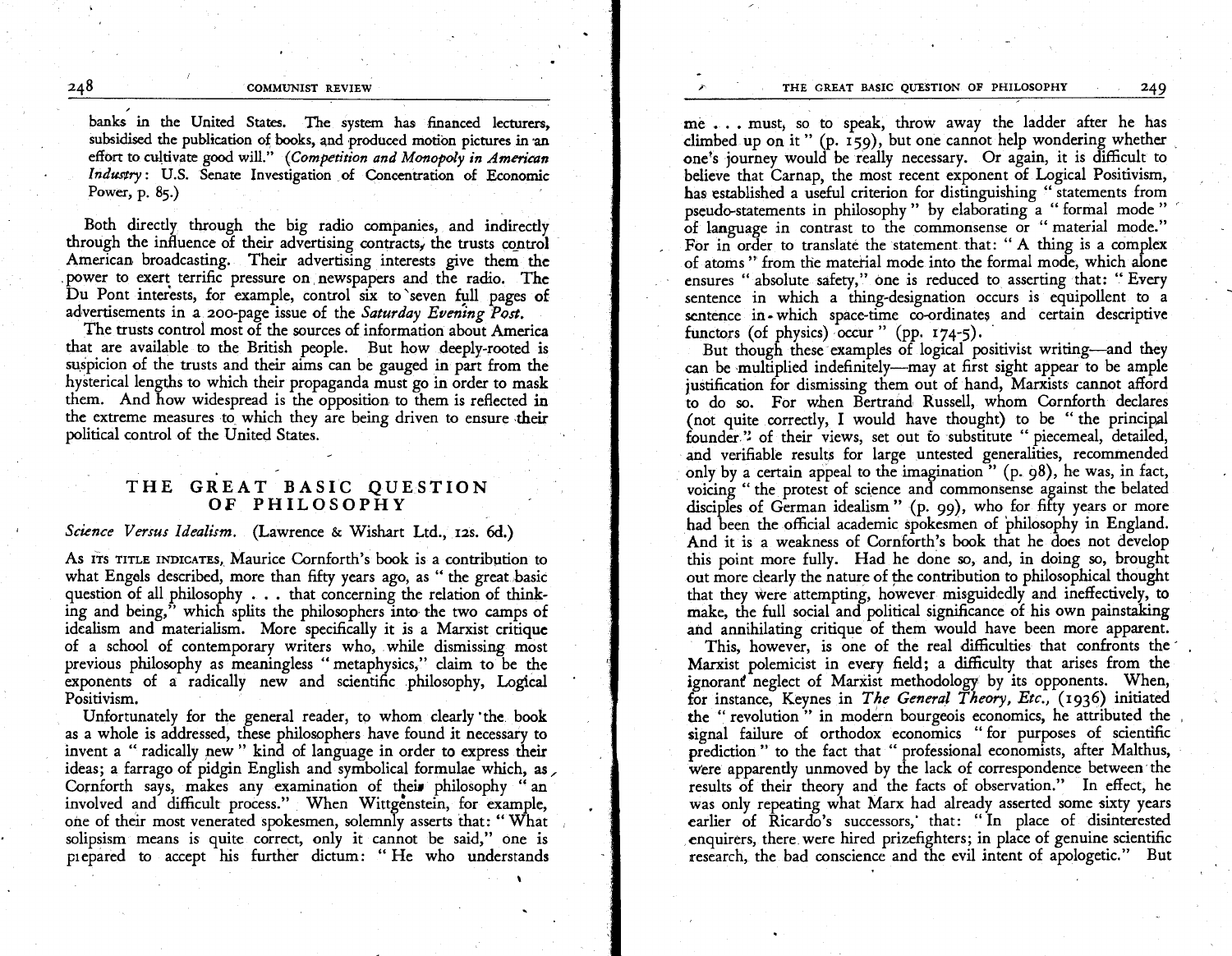though Keynes criticised his predecessors for being unscientific, he was not prepared to press his criticism to its logical conclusion. Had he done so, he would have been obliged to face the fact that the point at which capitalist economists ceased to be scientific was precisely the point at which, rather than face the social or class issues involved, they abandoned the materialist basis of political economy. As a result, not only is his critique superficial, but, by taking over the fantastic pseudo-scientific conceptual paraphernalia of the economists he was condemning, he made it more difficult for Marxists either to assimilate what is of positive value in his critique or to get to grips with what is false.

The Logical Positivists confront Cornforth with an analogous difficulty. Because in their critique of idealism they burke the fundamental question of "the relation of thinking and being," and instead attempt to restrict philosophy at first to logical analysis, and later, in the work of Carnap, to the analysis of language, they oblige their critics either to condemn them out of hand as ideological reactionaries, or to follow them into the morass of "speech-thinking" and "linguistic forms." By doing the latter, Cornforth has done a very real service to Marxism. It has enabled him to show beyond question that "despite its 'scientific' and even 'materialistic' pretensions [Logical Positivism] is only a variant of the old Berkeleyan pure empiricism " (p. 226); or in other words is only the most recent, fashionable hide-out of idealism. This was a necessary job, and my only criticism of this part of the book is that it does not more clearly show  $why$  it was necessary.

This polemic with the logical positivists takes up less than half the book, however, The first hundred pages provide a summary, but extremely stimulating, review of the growing impact of the natural sciences on bourgeois philosophy in Britain from the seventeenth to the nineteenth century. This will be of the greatest help to all students of Marxism, especially Chapters  $\alpha$  and  $\alpha$  which discuss the philosophies of Berkeley and Hume. Here the issue between idealism and materialism is clearly posed as it first emerged in its modern form; and is shown to hinge on conflicting theories of knowledge, a conflict which can only be resolved by dialectical materialism. These two Chapters, together with Chapter 6, which is a critique of pure empiricism, serve as an admirable introduction not only to Cornforth's criticism of Logical Positivism, but also to Lenin's Materialism and Empirio-Criticism.

Less satisfactory are Chapter 5, which attempts to deal with Kant and the nineteenth-century agnostics in a dozen pages, and suffers

from compression; and Chapter 2, which devotes only six pages to the problems, crucial for a Marxist study, of the social roots of materialism and of the interrelations of science, religion, and philosophy. Much could be said for making this the opening chapter of the book; and more for revising and expanding it. It is surely not sound Marxism to speak of the capitalists having "first established their right . . . to expand their capital and activities within feudal society" "in the course of a long series of revolutions" (p. 35). While to assert that materialist philosophy "absolutely smashed the old scholastic forms of thought" (p.  $34$ ), or that "the rise of the capitalists . . . led to the *triumph* of science over church authority  $\overline{p}$ ,  $\overline{p}$ ,  $\overline{36}$ ) is certainly much too sweeping an account of the impact of science on religion in the seventeenth century.

One other weakness in this first part of the book, all the more serious because it could so easily have been remedied, is the almost complete absence of dates. Apart from the convenience to the general reader of knowing when Bacon and Hobbes and Locke were writing, it is of considerable significance for the more specialised student to be aware of the actual date of publication of the various works by Russell, Wittgenstein, and Carnap; and it is misleading to find Kant and Mach lumped together in the same chapter with nothing to indicate that they are separated by a century crowded with scientific achievement.

These criticisms are superficial, however, in comparison with the very real value of the whole of this first part as an introduction to the study of philosophy. But it is the final chapter, one of the longest in the book, in which Cornforth introduces "some considerations about the foundations, methods, and meaning of science," that I personally found to be the most stimulating. Here, it seems to me, though as yet somewhat tentatively, he opens up new fields of philosophical inquiry by relating the problems of philosophy to the tremendous advances that are being made in the natural sciences in our own time. And by so doing he rescues philosophy from the private asylums to which the bourgeois philosophers are condemning it and shows how it can be used by ordinary men and women in the struggle of progress against reaction. Reading this chapter I realised more clearly what Engels meant when he said: "It is from the history of nature and of human society that the laws of dialectic are abstracted. For they are nothing else but the most general laws of these two aspects of historical development." (Dialectics of Nature, p. 26.) There is, however, one statement I would dissent from: that " the historian can perform no experiments" (p. 243). For, in the sense that all Marxists are necessarily historians,

250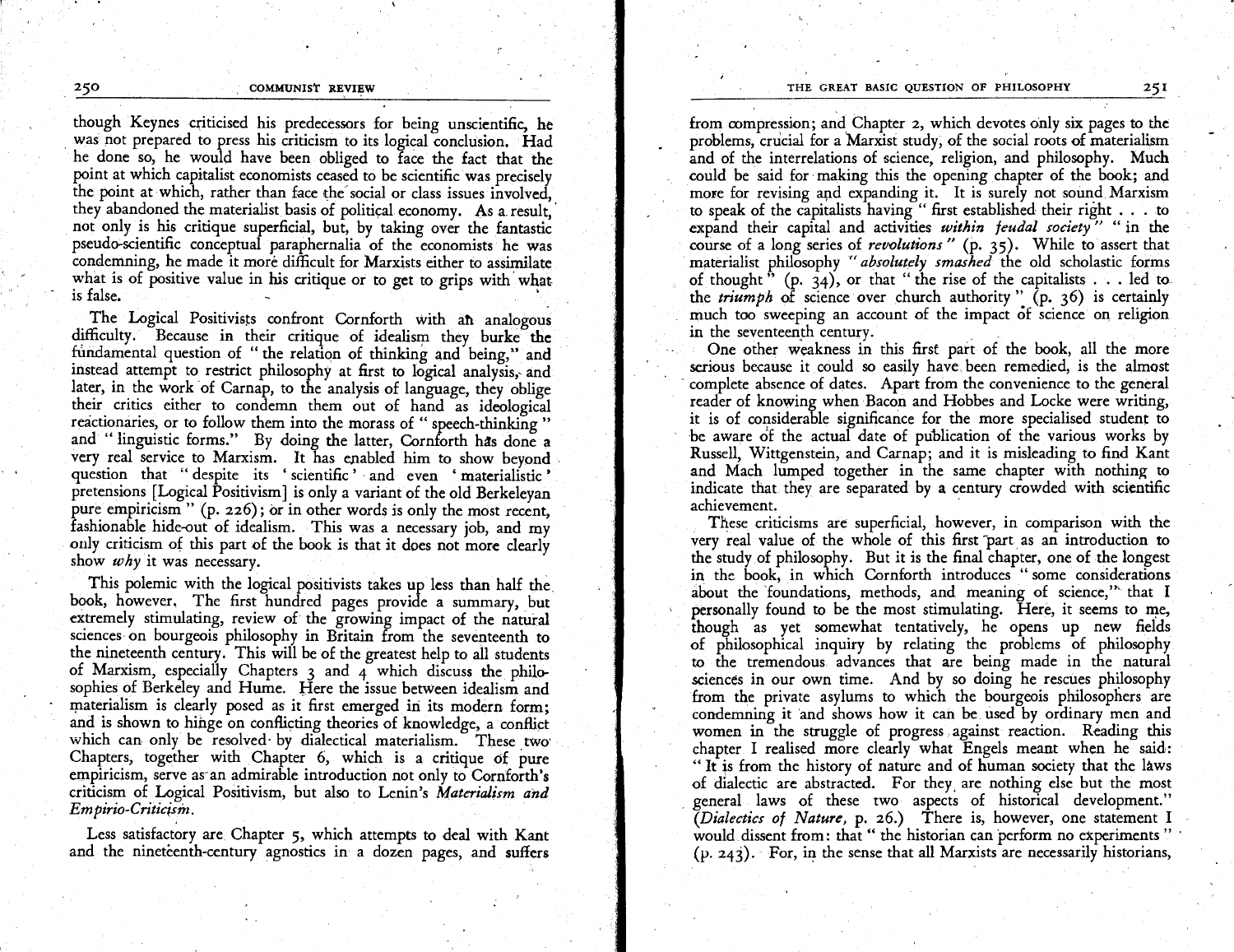#### A PLANNER EXPLAINS 253

#### 252 COMMUNIST REVIEW

they are today performing no less an experiment than building a new world. And to this purpose Cornforth's book contributes a solid and useful brick.

DOUGLAS GARMAN

# A PLANNER EXPLAINS

Central Planning and Control in War and Peace. Sir Oliver Franks. zs. 6d.

THE EXPERIENCE OF BRITAIN'S WAR ECONOMY, the advent of a Labour Government pledged to planning, and a heavy increase in understanding by the mass of the people of what is going on in the Soviet Union and now in Eastern Europe, have all naturally provoked a powerful and continuous counterblast against planning from the Right and from all the circles concerned to preserve and defend capitalism. Mingling with this, however, one or two new notes can now be detected. The recent Tory economic programme, for example, is at pains to stress its agreement with much of the Labour Government's programme, and especially to stress the need for planning. Now three lectures delivered earlier in the year to the London School of Economics by Sir Oliver Franks have appeared in book form.

Sir Oliver Franks is a professor of philosophy and provost of Queen's College, Oxford. But the interest of his lectures lies in the fact that during the Second World War, and for a year after, he occupied various key positions in, and was eventually permanent head of, the Ministry of Supply, the key economic department. His views are, therefore, based on fitst-hand experience, and what is niore may be regarded as reflecting the views of the highest official circles. They are, therefore, worth examination.

Before proceeding, however, it is important to avoid the confusion which bedevils much of the discussion about economic planning, by getting clear what is the nature of the economic system it is proposed to plan.

Although attempts are made from many different quarters to obscure this single fact, the British economic system is capitalist. This means, basically, three things: that the means of production -i.e., factories, land, machinery, raw materials, are owned by a small and definite class in society; that the mass of the people are wage labourers-i.e., that they own no capital in the sense of means of production and have nothing to sell but their labour power or ability to work; and that production is carried on for private profit by a great many producers operating independently of one another. A given piece of production takes place when, and only when, the individual producer, or capitalist, can see a profit. This is the real significance of the profit motive, and profit in this sense is obviously fundamentally different from anything that is described as " profit" earned by the wage worker, operating, for example, on piecework. Confusion between profit in the two senses generally follows from the use of the term at all in the second sense; its use in this sense is generally, of course, by those whose aim is to create confusion.

'Under Socialism, the means of production are not privately but I Under Socialism, the means of production are not privately but follows first that profit (or any other income from property owner-<br>'ship) cannot exist, and second, that production takes place or not at the initiative, in the last analysis, of the State. Consequently an economic plan is not only possible, but essential.

The foregoing brief analysis shows that central economic planning has an entirely different significance under Socialism and under capitalism. In the former case, it is the determinant of all production, or at least all production is determined within its framework. In the latter case, except to the extent that the State owns an industry, whether or not production takes place is dependent on private cntrepreneurs who take their decisions in the light of the profit motive. Consequently the State can, through an economic plan, affect only indirectly these decisions, and control only indirectly the use of economic resources. But it cannot take the actual decisions themselves.

It is of vital importance to make these distinctions, but this does not in any way mean that an economic plan is not vitally important in capitalist Britain today, just as it was vitally important in war.

Sir Oliver Franks, unfortunately, seems to be unaware of these distinctions. There is no mention of the term " capitalism " or, indeed, evidence of awareness of its characteristics. He devotes his first lecture to an examination of the essentials of wartimg planning and control, taking as an illustration the planning of raw-material supplies. He describes the three bodies responsible, the Combined Raw Materials Board in Washington, and the Shipping and Materials Committees in London, and how they operated. The procedure was very simple. An estimate was prepared of supplies available, shipping, or a particular raw material, as the case may have been, in a future period. Representatives of the various claimants for supplies attended ihe Commiitee; for example, when the Materials Committee were allocating copper represeniatives of the Service Supply Departments and, on behalf of essential civilian needs, the Board of Trade would appcar; The Committee would allocate supplies in relation to

'a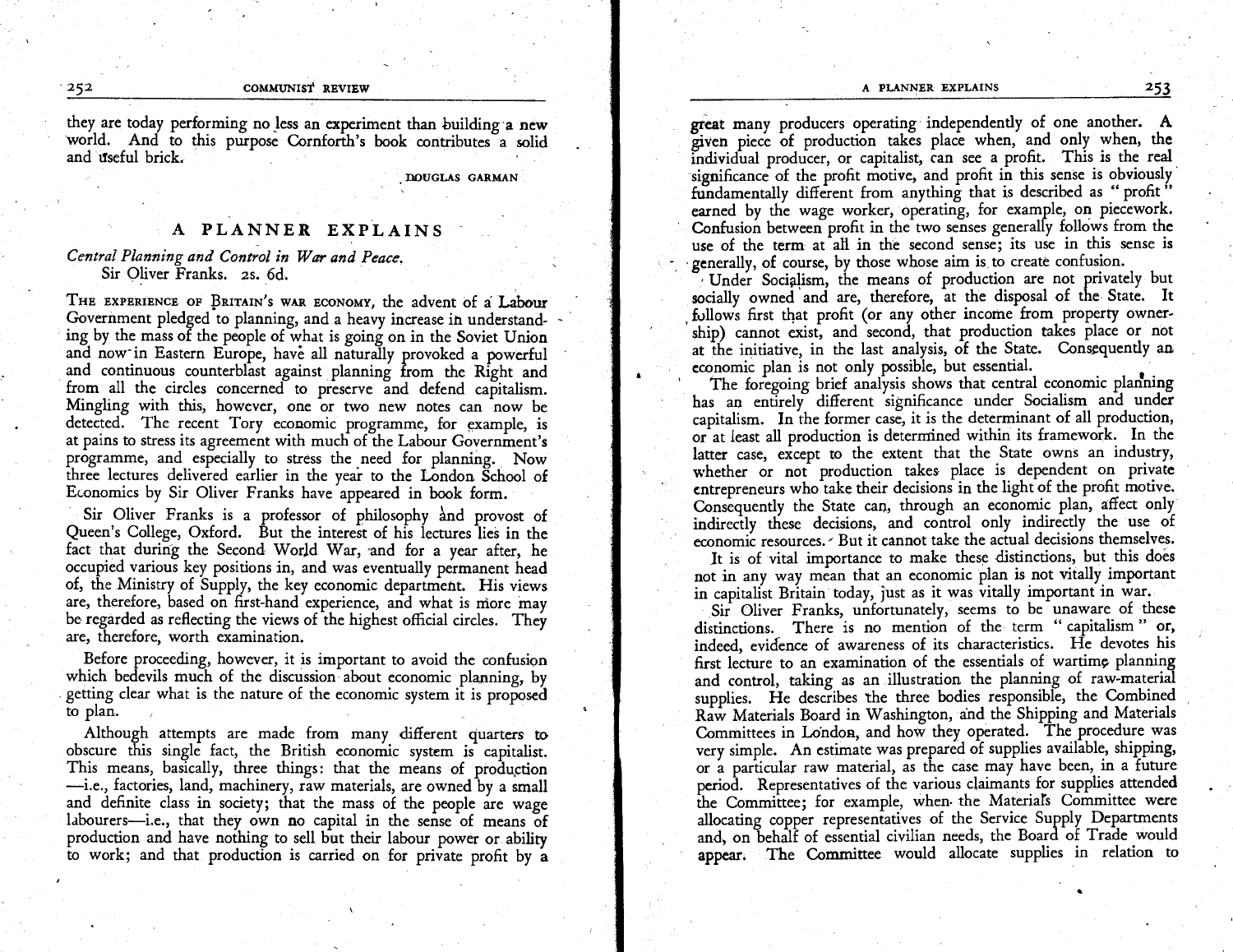demands made by those present, who, subject on rare occasions to appeals to Ministers, would feel bound by decisions finally taken after full discussion.

After the planning came control, as Sir Oliver Franks correctly stresses. This he considers under two heads. The first he calls the verification of fact, by means of returns and statistical forms. The second he describes as measures to ensure enactment, either by agreement or by compulsion, such as the licensing of distribution, the control of acquisition and stocks by public purchase, and in the last resort the wholesale planning of and participating in production.

So far there can be no disagreement, except to note one significant fact, that Government purchase, and, indeed, the overwhelming importance of the Government as the market for so large a proportion of everything produced, is dealt with almost casually as if merely something important, but no more important than many other things. Sit Oliver concludes his first lecture with the reasons why he believes that whatever the form of Government, central planning must continue. He stresses continually that: "From the point of view from which I am speaking the issue between private ownership and public ownership is of secondary importance<sup>5</sup> (p. 19). His first reason is the need for military security. "Politically the world is still composed of sovereign national States " (p. 20). Secondly, there is the fear by governments of large-scale unemployment. Thirdly, there is the general condition of the world: "... This is the world in which the United Kingdom will find itself, a hard world for developing and maintaining a large export trade " (p. 22).

Planning and control to serve the military needs of a still powerful imperialism; to save the Government from the wrath of a people who are liable to be unemployed, and to push exports in a fiercely competitive world against rival imperialisms! How similar this programme is to that of another imperialism which believed in 'planning and control" and which found itself in difficulties in 1933.

In his second lecture, Sir Oliver deals with planning in peace-time. He begins with a somewhat tedious discussion about how planning and control are normal characteristics of all reasonable practical activity and cites the planning of her activities by the housewife, or the planning of business activities by a Board of Directors. He would have been saved a lot of time and penetrated further into the heart of the subject if he had read the succinct passage written by Engels more than half a century earlier:

"The contradiction between socialised production and capitalistic appropriation now presents itself as an antagonism between the

organisation of production in the individual workshop and the anarchy of production in society generally." (Socialism: Utopian and Scientific,  $p.59)$ 

The argument then proceeds along a somewhat turgid course, during which some of the more obvious objections to planning are disposed of; in which it is stressed that all large bureaucratic organisations tend to become woolly, inert, and rigid, but that such organisations are not found only in Government departments; and finally that the ends of peacetime are more varied and complex than those of war. Such a conclusion is, indeed, obvious, but no attempt is made to find out what these ends are. Yet they are not far to seek. The British people voted unmistakably in 1945 for peace and the independence of their country, for the re-equipment of industry, for a higher standard of life, including more food, houses, clothes, and schools. Such ends are attainable, given first a plan, and second unity and determination on the part of the people in the face of their enemies. But obviously there can be scant hope of a plan if the objectives of a plan are wrapped in semi-philosophic mystification.

Sir Oliver next deals with the problems of the relation between Government and business. He says, quite correctly: "The organisation required by central planning and control in peace has no chance of success if it is composed of masters and servants, of men acting with authority and men acting under authority" (p. 39). Yet the significance which he attaches to this statement and that which the working class would attach are soon shown to be widely different.

In the first place he considers that there must not be too much authority exercised by the Government on businessmen. In fact, as the extremely shrunken section on "control" in this lecture shows, he thinks there must be far fewer statistical returns, while for compulsion must be substituted agreement, "the long way round of democratic procedure." In the second place the method of voluntary discussion, of "two-way traffic," applies to the relationship between Government and business, and is not intended to apply to the workers. Indeed, the only reference to their existence is when, in order to lessen the burden on the Civil Service, the setting up of groups of industrialists is advocated, which, Sir Oliver suggests patronisingly, " would be strengthened if an academic economist and a trade unionist were also included " $(p. 55)$ .

This last refinement, along with a number of others, comes in the third and last lecture. But enough has been said to indicate the general thesis. There can, of course be no doubt of the overwhelming importance and urgency of an economic plan for Britain now. At the